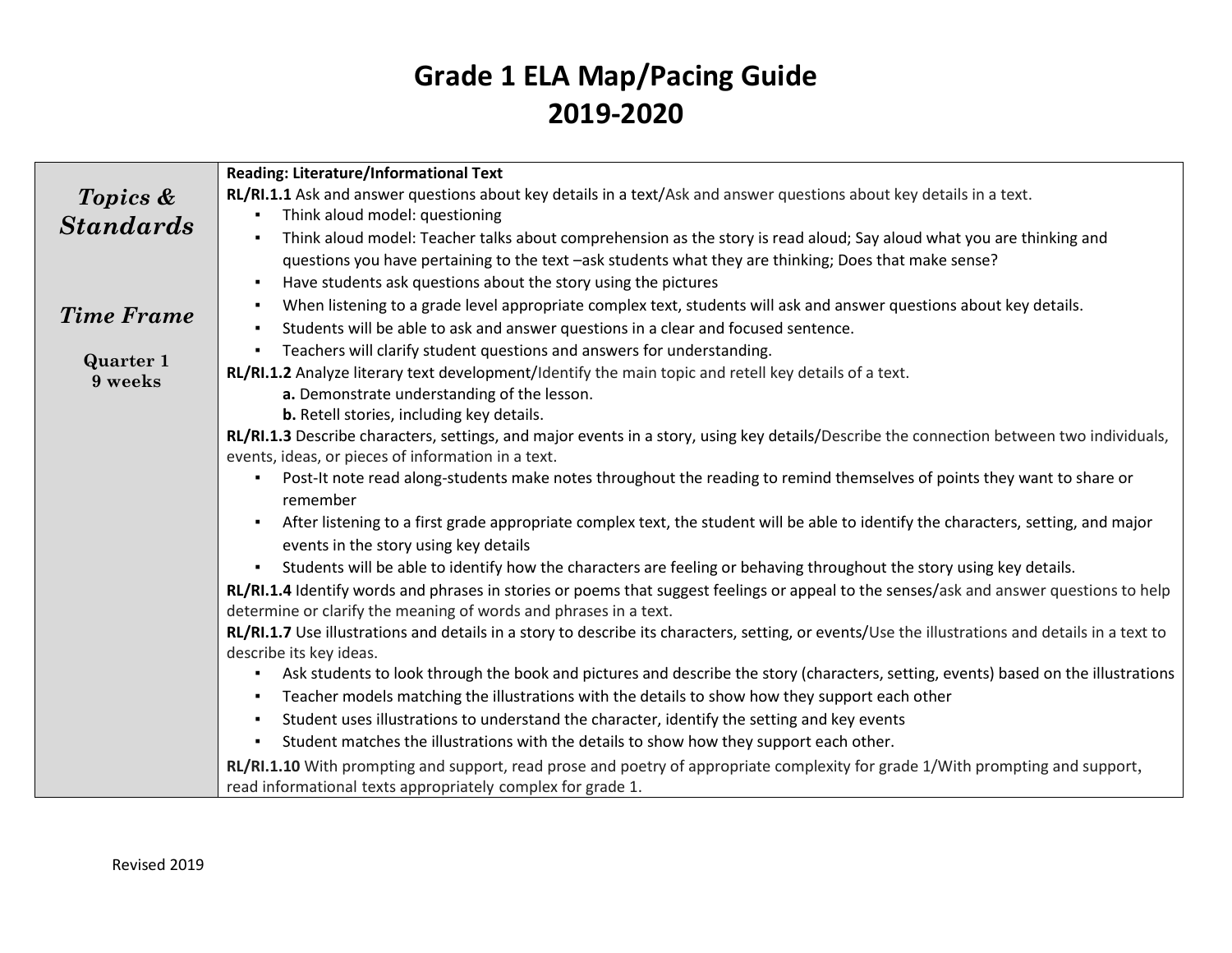### **Reading: Foundational Skills**

#### **Print Concepts**

**RF.1.1** Demonstrate understanding of the organization and basic features of print.

#### **Phonological Awareness:**

**RF.1.2** Demonstrate understanding of spoken words, syllables, and sounds (phonemes).

- **a.** Distinguish long from short vowel sounds in spoken single-syllable words.
- **b.** Orally produce single-syllable words by blending sounds (phonemes), including consonant blends.
- **C.** Isolate and pronounce initial, medial vowel, and final sounds (phonemes) in spoken single-syllable words.
- **d.** Segment spoken single-syllable words into their complete sequence of individual sounds (phonemes).

### **Phonics and Word Recognition**:

**[RF.1.3](http://www.corestandards.org/ELA-Literacy/RF/1/3/)** Know and apply grade-level phonics and word analysis skills in decoding words.

- **a.** Know the spelling-sound correspondences for common consonant digraphs.
- **b.** Decode regularly spelled one-syllable words.
- **c.** Know final -e and common vowel team conventions for representing long vowel sounds.
- **d.** Use knowledge that every syllable must have a vowel sound to determine the number of syllables in a printed word.
- **e.** Decode two-syllable words following basic patterns by breaking the words into syllables.
- **f.** Read words with inflectional endings.
- **g.** Recognize and read grade-appropriate irregularly spelled words.

### **Fluency:**

**[RF.1.4](http://www.corestandards.org/ELA-Literacy/RF/1/4/)** Read with sufficient accuracy and fluency to support comprehension.

- **a.** Read grade-level text with purpose and understanding.
- **b.** Read grade-level text orally with accuracy, appropriate rate, and expression on successive readings.
- **c.** Use context to confirm or self-correct word recognition and understanding, rereading as necessary.

### **Writing: Narrative**

**W.1.3** Write narratives in which they recount two or more appropriately sequenced events, include some details regarding what happened, use temporal words to signal event order, and provide some sense of closure.

**W.1.4** (Begins in Grade 3)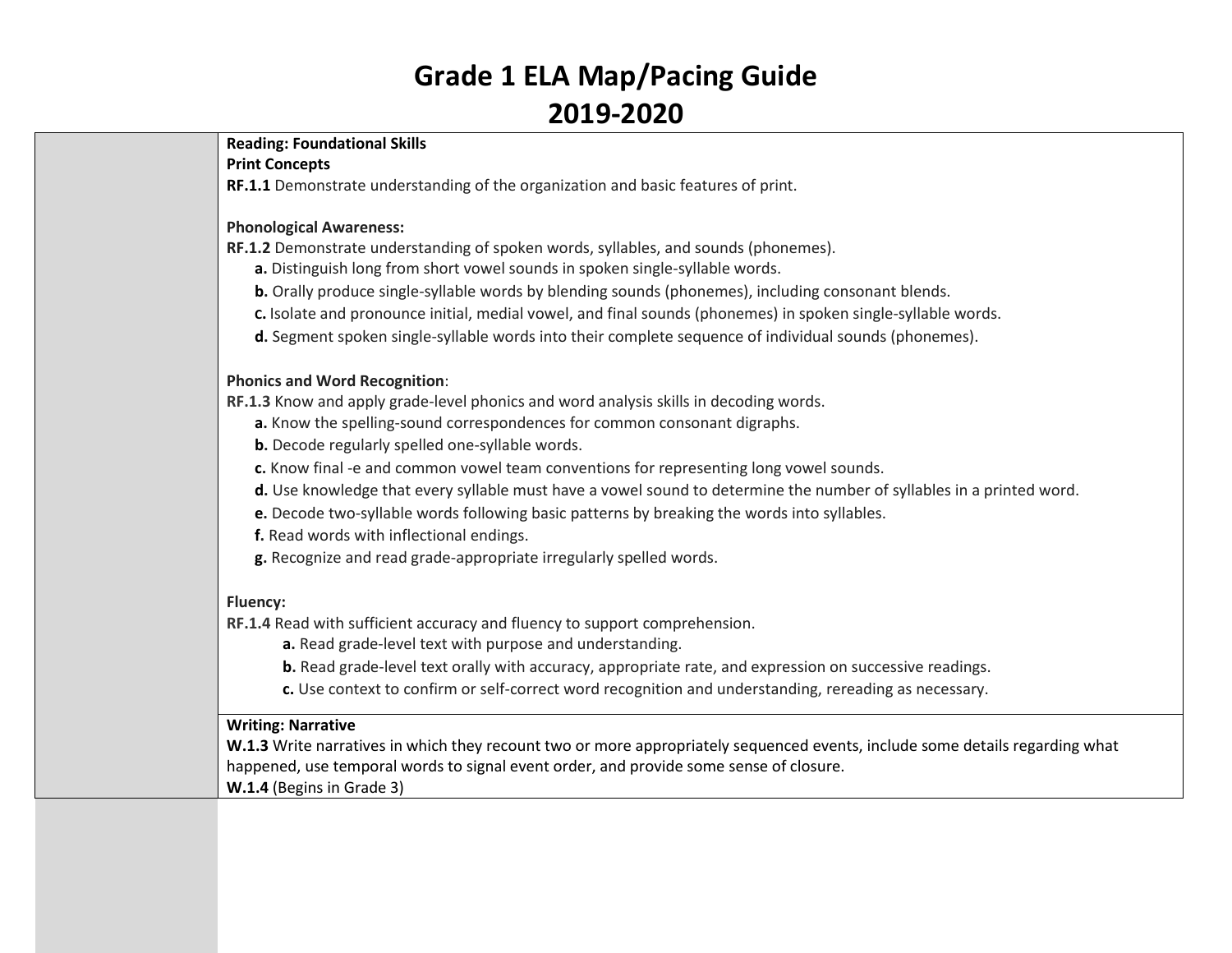**W.1.5** With guidance and support from adults, focus on a topic, respond to questions and suggestions from peers, and add details to strengthen writing as needed.

**W.1.6** With guidance and support from adults, use a variety of digital tools to produce and publish writing, including in collaboration with peers.

#### **Speaking and Listening**

**SL.1.1** Participate in collaborative conversations about grade 1 topics and texts with diverse partners in small and larger groups.

- **a.** Follow agreed-upon rules for discussions (e.g., listening to others with care, speaking one at a time about the topics and texts under discussion).
- **b.** Build on others' talk in conversations by responding to the comments of others through multiple exchanges.
- **c.** Ask questions to clear up any confusion about the topics and texts under discussion.

**SL.1.2** Ask and answer questions about key details in a text read aloud or information presented in various media and other formats (e.g., orally).

#### **Language**

**L.1.1** Demonstrate command of the conventions of standard English grammar and usage when writing or speaking.

- **a.** Print all upper- and lowercase letters.
- **b.** Use common, proper, and possessive nouns.
- **c.** Use singular and plural nouns with matching verbs in basic sentences (e.g., He hops; We hop).
- **d.** Use personal, possessive, and indefinite pronouns (e.g., I, me, my; they, them, their; anyone, everything).
- **e.** Use verbs to convey a sense of past, present, and future (e.g., Yesterday I walked home; Today I walk home; Tomorrow I will walk home).
- **f.** Use frequently occurring adjectives.
- **g.** Use frequently occurring coordinating and subordinating conjunctions (e.g., and, but, or, so, because).
- **h.** Use determiners (e.g., articles, demonstratives).
- **i.** Use frequently occurring prepositions (e.g., during, beyond, toward).
- **j.** Produce and expand complete simple and compound declarative, interrogative, imperative, and exclamatory sentences in response to prompts.

**L.1.2** Demonstrate command of the conventions of standard English capitalization, punctuation, and spelling when writing.

- **a.** Capitalize dates and names of people.
- **b.** Use end punctuation for sentences.
- **c.** Use commas in dates and to separate single words in a series.
- **d.** Use conventional spelling for words with common spelling patterns and for frequently occurring irregular words.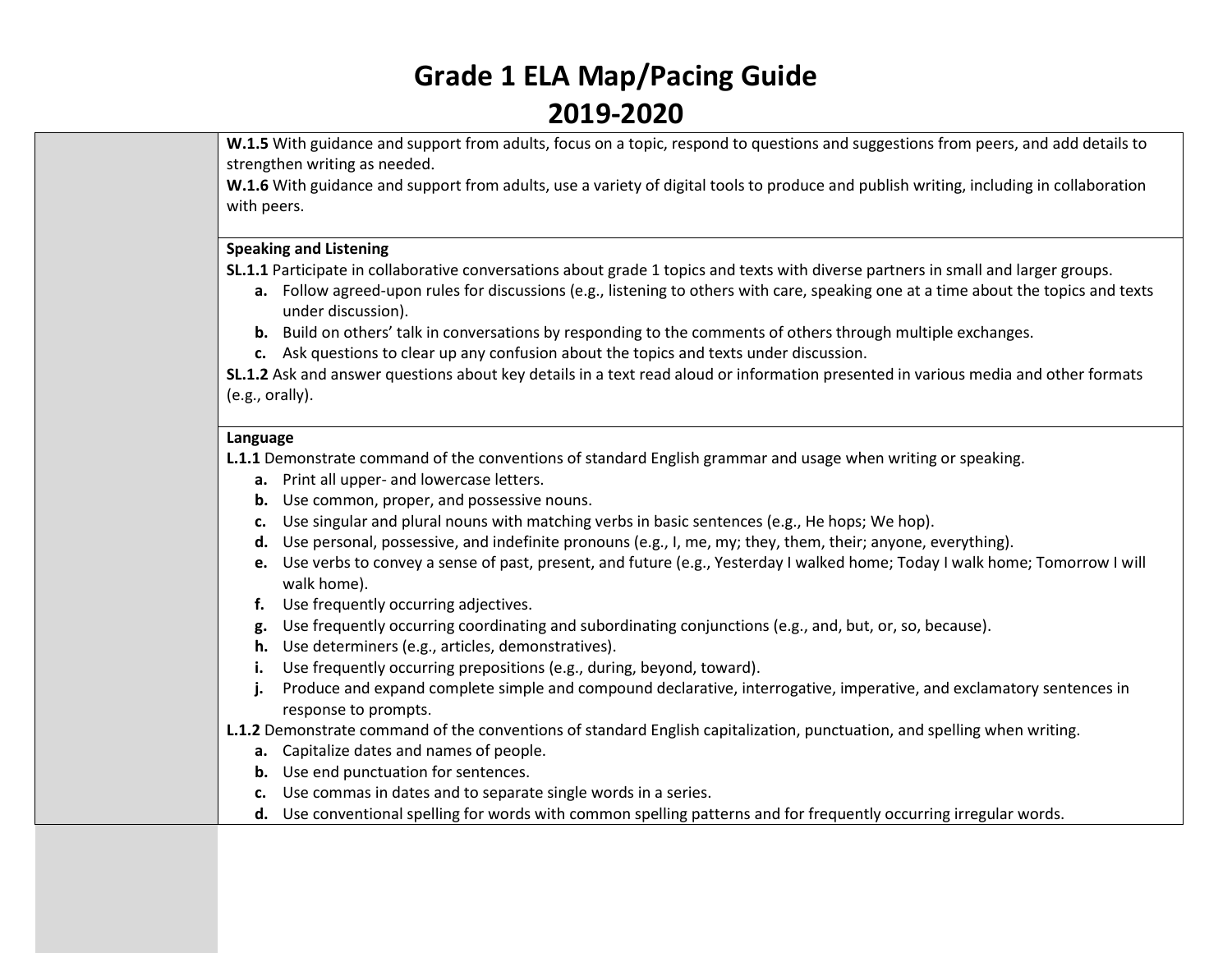| Assessments                                                                                                                                                                                                                                                                                                                                                                                           | e. Spell untaught words phonetically, drawing on phonemic awareness and spelling conventions.<br>L.1.5 With guidance and support from adults, explore word relationships and nuances in word meanings.<br>L.1.6 Use words and phrases acquired through conversations, reading and being read to, and responding to texts, including using<br>frequently occurring conjunctions to signal simple relationships (e.g., because).<br>Language                                                                                                      | Foundational                                                                                                                                                                                                                                                                                                                                           | Writing                                                                                                                                                                                                                                                                                                                                                                                                                                                                                                                   |
|-------------------------------------------------------------------------------------------------------------------------------------------------------------------------------------------------------------------------------------------------------------------------------------------------------------------------------------------------------------------------------------------------------|-------------------------------------------------------------------------------------------------------------------------------------------------------------------------------------------------------------------------------------------------------------------------------------------------------------------------------------------------------------------------------------------------------------------------------------------------------------------------------------------------------------------------------------------------|--------------------------------------------------------------------------------------------------------------------------------------------------------------------------------------------------------------------------------------------------------------------------------------------------------------------------------------------------------|---------------------------------------------------------------------------------------------------------------------------------------------------------------------------------------------------------------------------------------------------------------------------------------------------------------------------------------------------------------------------------------------------------------------------------------------------------------------------------------------------------------------------|
| (Evidence)                                                                                                                                                                                                                                                                                                                                                                                            | <b>Development</b>                                                                                                                                                                                                                                                                                                                                                                                                                                                                                                                              | <b>Skills</b>                                                                                                                                                                                                                                                                                                                                          |                                                                                                                                                                                                                                                                                                                                                                                                                                                                                                                           |
| <b>DIBELS Benchmark,</b><br>and Progress<br>Monitoring every 2<br>weeks<br>Illuminate<br>Common Weekly<br>Comprehension<br>Assessments<br>Fluency probes<br>Sight word checks-<br>Pre-primer and<br>Primer Dolch Word<br>Lists. May go to the<br>next lists depending<br>on how the child<br>scores. 90% or better<br>go to the next list.<br>Word Lists are<br>attached.<br><b>Performance Tasks</b> | Comprehension, Vocabulary, and<br><b>Writing Integrated</b><br><b>Explicit Vocabulary</b><br>Instruction<br>Comprehension<br>Strategies (through read<br>alouds)<br>Reading<br>$\bullet$<br>connected/decodable<br>text<br><b>Haggerty</b><br>Text dependent<br>questions<br>Kindergarten Review:<br><b>Getting Started</b><br><b>Reading Literature:</b><br>*I was so mad<br>Target Skill: Main idea<br>Target Strategy: Summarize<br>*Alexander and the Terrible, No<br>Good Very Bad Day<br><b>Target Skill: Understanding</b><br>Characters | <b>Phonemic Awareness &amp;</b><br><b>Phonics Instruction</b><br><b>Haggerty</b><br><b>Blend and Segment</b><br>Phonemes<br><b>Alphabet Recognition</b><br>Blending to read and<br>write words<br>Advanced Phonics and<br>Multisyllabic Words<br>Syllables<br>Word families<br>Short vowel review<br><b>Making Words</b><br><b>Nouns</b><br>Verbs<br>٠ | <b>Introduction to Writers</b><br>Workshop<br>Writing is just telling on<br>paper<br>Tools for writing<br><b>Building Stamina</b><br>Procedures for writer's<br>workshop<br><b>Choosing Topics</b><br>Noticing details<br><b>Using Resources</b><br><b>Focusing Ideas</b><br>Punctuation<br><b>Exploring Narratives</b><br>Intro to book making<br><b>Story Hand</b><br>Stretching your story<br>over pages<br>Prewriting / graphic<br>organizers<br>Speech Bubbles<br>Using Word Wall<br>Writing an opinion<br>statement |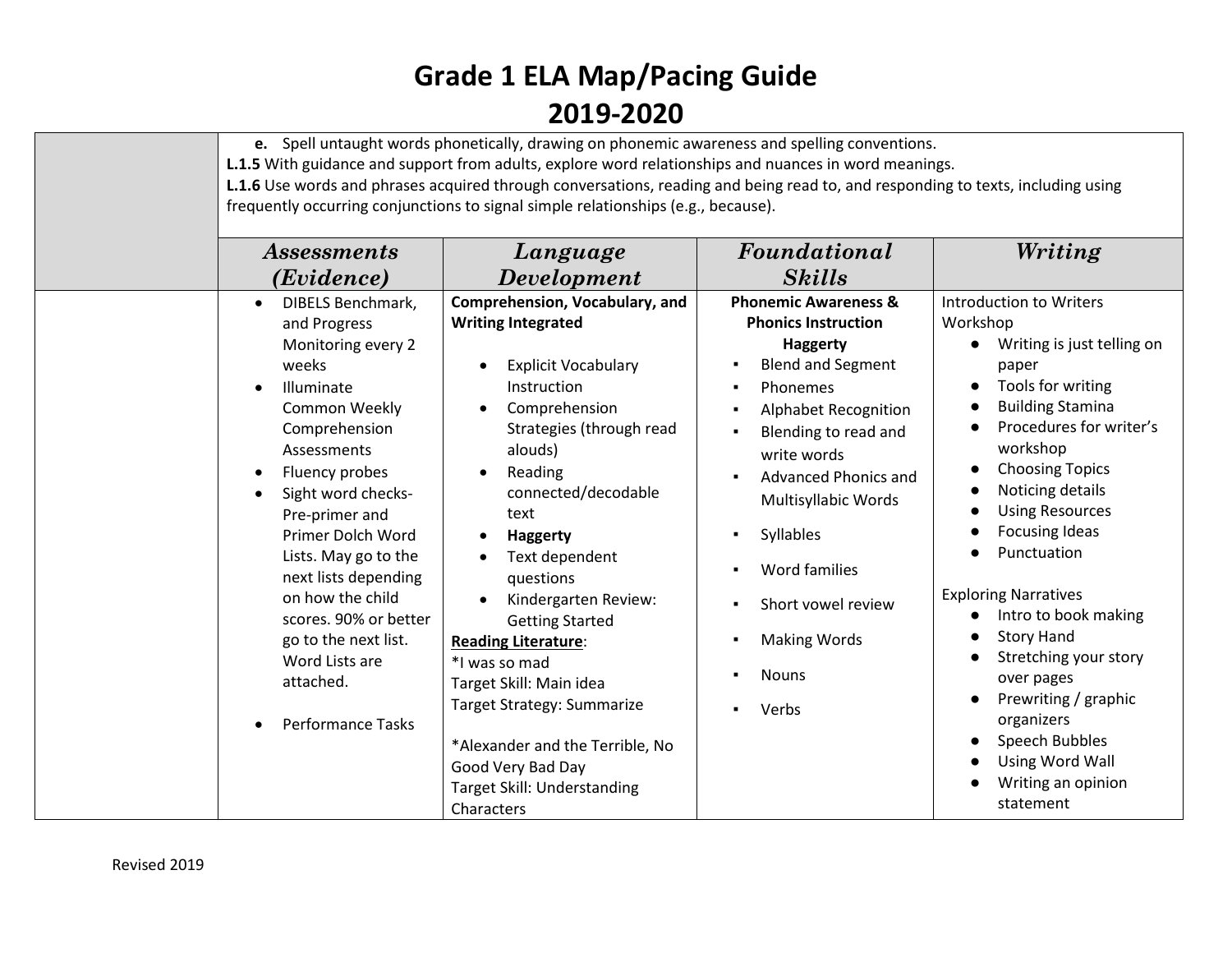| Target Strategy: Infer/Predict      | Conferencing with<br>$\bullet$ |
|-------------------------------------|--------------------------------|
|                                     | teacher and peers in           |
| *Clark the Shark                    | order to edit and make         |
| Target Skill: Sequence of Events    | writing better                 |
| Target Strategy: Monitor and        |                                |
| Clarify                             |                                |
|                                     |                                |
| *The Art Lesson                     |                                |
| Target Skill: Understanding         |                                |
| Characters                          |                                |
| Target Strategy: Summarize          |                                |
|                                     |                                |
| *Martha Speaks                      |                                |
| Target Skill: understanding         |                                |
| Characters                          |                                |
| Target Strategy: infer/ Predict     |                                |
|                                     |                                |
| *How Do Apples Grow?                |                                |
| Target Skill: Text and Graphic      |                                |
| Features                            |                                |
| <b>Target Strategy: Questioning</b> |                                |
|                                     |                                |
| * Creepy Carrots                    |                                |
| *Creepy Underwear                   |                                |
| Target Skill: Understanding         |                                |
| Characters                          |                                |
| Target Strategy: Summarize and      |                                |
| Compare/Contrast                    |                                |
|                                     |                                |
| *Leonardo the Terrible              |                                |
| Monster                             |                                |
| Target Skill: Understanding         |                                |
| Characters                          |                                |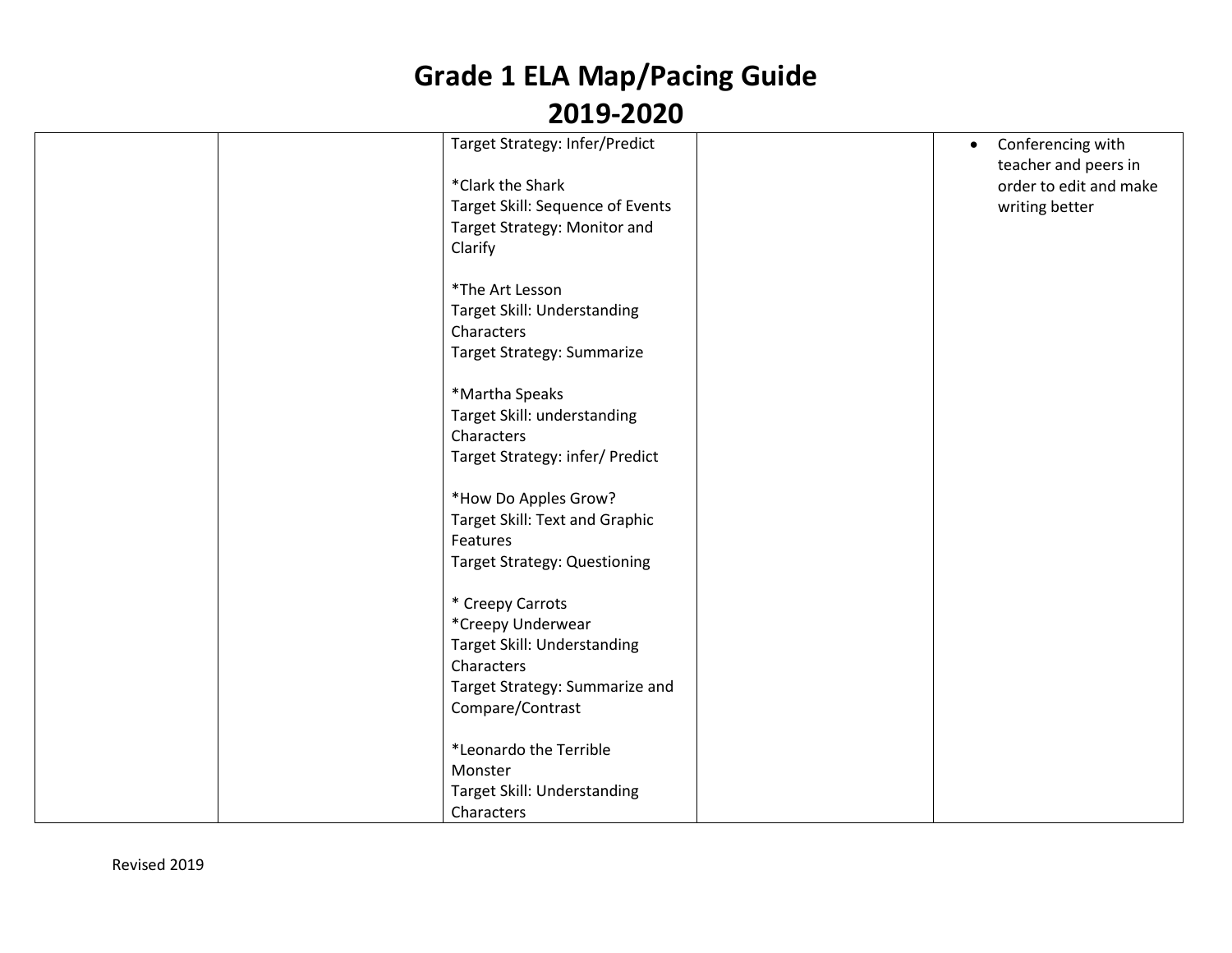|                             | Target Strategy: Summarize                                                                                                                        |  |  |  |
|-----------------------------|---------------------------------------------------------------------------------------------------------------------------------------------------|--|--|--|
|                             |                                                                                                                                                   |  |  |  |
| Topics &                    | <b>Reading: Literature/Informational Text</b>                                                                                                     |  |  |  |
| <b>Standards</b>            | RL/RI.1.1 Ask and answer questions about key details in a text/Ask and answer questions about key details in a text.                              |  |  |  |
|                             | Think aloud model: questioning<br>٠                                                                                                               |  |  |  |
|                             | Think aloud model: Teacher talks about comprehension as the story is read aloud; Say aloud what you are thinking and questions                    |  |  |  |
|                             | you have pertaining to the text -ask students what they are thinking; Does that make sense?                                                       |  |  |  |
| <b>Time Frame</b>           | Have students ask questions about the story using the pictures                                                                                    |  |  |  |
|                             | When listening to a grade level appropriate complex text, students will ask and answer questions about key details.                               |  |  |  |
|                             | Students will be able to ask and answer questions in a clear and focused sentence.                                                                |  |  |  |
| <b>Quarter 2</b><br>9 weeks | Teachers will clarify student questions and answers for understanding.<br>٠.                                                                      |  |  |  |
|                             | RL/RI.1.2 Analyze literary text development/Identify the main topic and retell key details of a text.                                             |  |  |  |
|                             | a. Demonstrate understanding of the lesson.                                                                                                       |  |  |  |
|                             | b. Retell stories, including key details.                                                                                                         |  |  |  |
|                             | RL/RI.1.3 Describe characters, settings, and major events in a story, using key details/Describe the connection between two individuals,          |  |  |  |
|                             | events, ideas, or pieces of information in a text.                                                                                                |  |  |  |
|                             | Post-It note read along-students make notes throughout the reading to remind themselves of points they want to share or                           |  |  |  |
|                             | remember                                                                                                                                          |  |  |  |
|                             | After listening to a first grade appropriate complex text, the student will be able to identify the characters, setting, and major                |  |  |  |
|                             | events in the story using key details                                                                                                             |  |  |  |
|                             | Students will be able to identify how the characters are feeling or behaving throughout the story using key details.<br>$\blacksquare$            |  |  |  |
|                             | RL/RI.1.4 Identify words and phrases in stories or poems that suggest feelings or appeal to the senses/Ask and answer questions to help           |  |  |  |
|                             | determine or clarify the meaning of words and phrases in a text.                                                                                  |  |  |  |
|                             | RL/RI.1.5 Explain major difference between books that tell stories and books that give information, drawing on a wide reading of a range          |  |  |  |
|                             | of text./Know and use various text features to locate key facts or information in a text.                                                         |  |  |  |
|                             | RL/RI.1.6 Identify who is telling the story at various points in a text./Distinguish between information provided by pictures or other            |  |  |  |
|                             | illustrations and information provided by the words in a text.                                                                                    |  |  |  |
|                             | RL/RI.1.7 Use illustrations and details in a story to describe its characters, setting, or events./Use the illustrations and details in a text to |  |  |  |
|                             | describe its key ideas.                                                                                                                           |  |  |  |
|                             | Ask students to look through the book and pictures and describe the story (characters, setting, events) based on the illustrations                |  |  |  |
|                             | Teacher models matching the illustrations with the details to show how they support each other                                                    |  |  |  |
|                             | Student uses illustrations to understand the character, identify the setting and key events                                                       |  |  |  |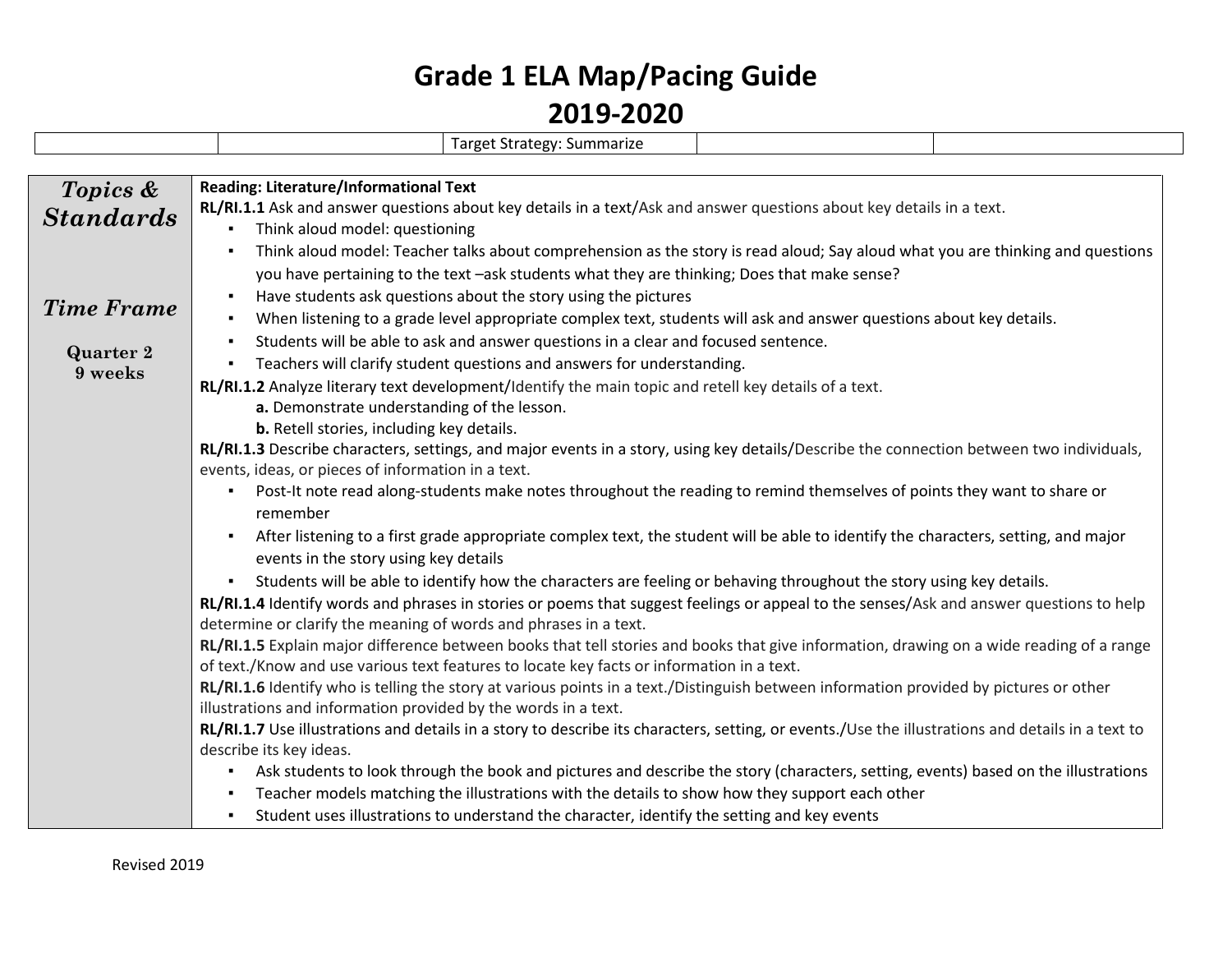▪ Student matches the illustrations with the details to show how they support each other.

**RI.1.8** Identify the reasons an author gives to support points in a text.

**RL/RI.1.9** Compare and contrast the adventures and experiences of characters, setting, or events. / Identify basic similarities in and differences between two texts on the same topic.

**RL/RI.1.10** With prompting and support, read prose and poetry of appropriate complexity for grade 1/With prompting and support, read informational texts appropriately complex for grade 1.

#### **Reading: Foundational Skills**

#### **Print Concepts**

**RF.1.1** Demonstrate understanding of the organization and basic features of print.

#### **Phonological Awareness:**

**RF.1.2** Demonstrate understanding of spoken words, syllables, and sounds (phonemes).

- **a.** Distinguish long from short vowel sounds in spoken single-syllable words.
- **b.** Orally produce single-syllable words by blending sounds (phonemes), including consonant blends.
- **c.** Isolate and pronounce initial, medial vowel, and final sounds (phonemes) in spoken single-syllable words.
- **d.** Segment spoken single-syllable words into their complete sequence of individual sounds (phonemes).

#### **Phonics and Word Recognition**:

**[RF.1.3](http://www.corestandards.org/ELA-Literacy/RF/1/3/)** Know and apply grade-level phonics and word analysis skills in decoding words.

- **a.** Know the spelling-sound correspondences for common consonant digraphs.
- **b.** Decode regularly spelled one-syllable words.
- **c.** Know final -e and common vowel team conventions for representing long vowel sounds.
- **d.** Use knowledge that every syllable must have a vowel sound to determine the number of syllables in a printed word.
- **e.** Decode two-syllable words following basic patterns by breaking the words into syllables.
- **f.** Read words with inflectional endings.
- **g.** Recognize and read grade-appropriate irregularly spelled words.

#### **Fluency:**

**[RF.1.4](http://www.corestandards.org/ELA-Literacy/RF/1/4/)** Read with sufficient accuracy and fluency to support comprehension.

- **a.** Read grade-level text with purpose and understanding.
- **a.** Read grade-level text orally with accuracy, appropriate rate, and expression on successive readings.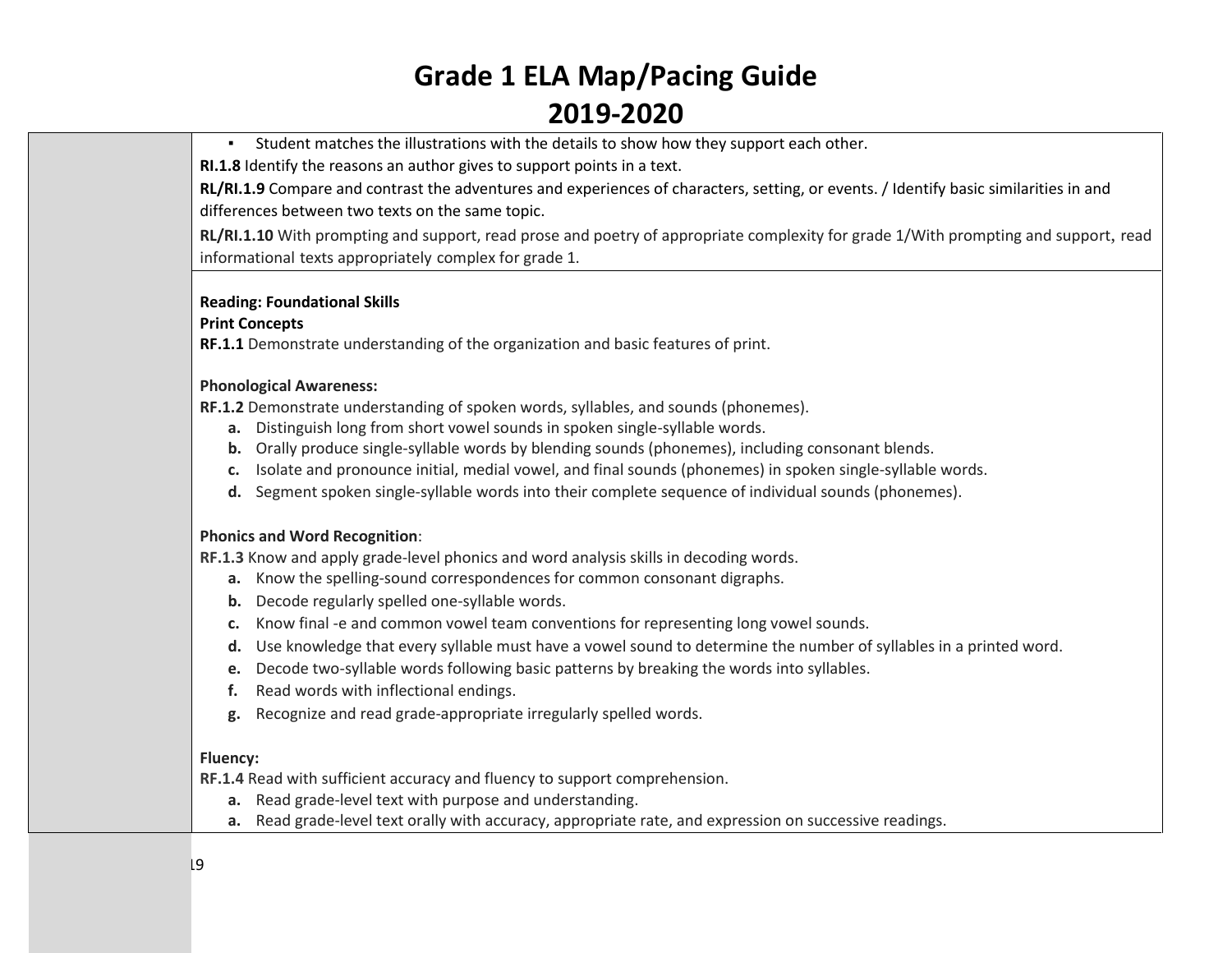**b.** Use context to confirm or self-correct word recognition and understanding, rereading as necessary.

### **Writing: Informative/ Explanatory**

**W.1.2** Write informative/explanatory texts that name a topic, supply some facts about the topic, and provide some sense of closure. W.1.5 With guidance and support from adults, focus on a topic, respond to questions and suggestions from peers, and add details to strengthen writing as needed.

**W.1.7** Participate in shared research and writing projects (e.g., explore a number of "how-to" books on a given topic and use them to write a sequence of instructions).

**W.1.8** With guidance and support from adults, recall information from experiences or gather information from provided sources to answer a question.

#### **Speaking and Listening**

**SL.1.1** Participate in collaborative conversations about grade 1 topics and texts with diverse partners in small and larger groups.

- **a.** Follow agreed-upon rules for discussions (e.g., listening to others with care, speaking one at a time about the topics and texts under discussion).
- **b.** Build on others' talk in conversations by responding to the comments of others through multiple exchanges.
- **c.** Ask questions to clear up any confusion about the topics and texts under discussion.
- **SL.1.4** Describe people, places, things, and events with relevant details, expressing ideas and feelings clearly.

**SL.1.6** Produce complete sentences when appropriate to task and situation. (See grade 1 Language standards 1 and 3 for specific expectations.)

#### **Language**

**L.1.1** Demonstrate command of the conventions of standard English grammar and usage when writing or speaking

- **a.** Print all upper- and lowercase letters.
- **b.** Use common, proper, and possessive nouns.
- **c.** Use singular and plural nouns with matching verbs in basic sentences (e.g., He hops; We hop).
- **d.** Use personal, possessive, and indefinite pronouns (e.g., I, me, my; they, them, their; anyone, everything).
- **e.** Use verbs to convey a sense of past, present, and future (e.g., Yesterday I walked home; Today I walk home; Tomorrow I will walk home).
- **f.** Use frequently occurring adjectives.
- **g.** Use frequently occurring coordinating and subordinating conjunctions (e.g., and, but, or, so, because).
- **h.** Use determiners (e.g., articles, demonstratives).
- **i.** Use frequently occurring prepositions (e.g., during, beyond, toward).
- **j.** Produce and expand complete simple and compound declarative, interrogative, imperative, and exclamatory sentences in response to prompts.
- **L.1.2** Demonstrate command of the conventions of standard English capitalization, punctuation, and spelling when writing.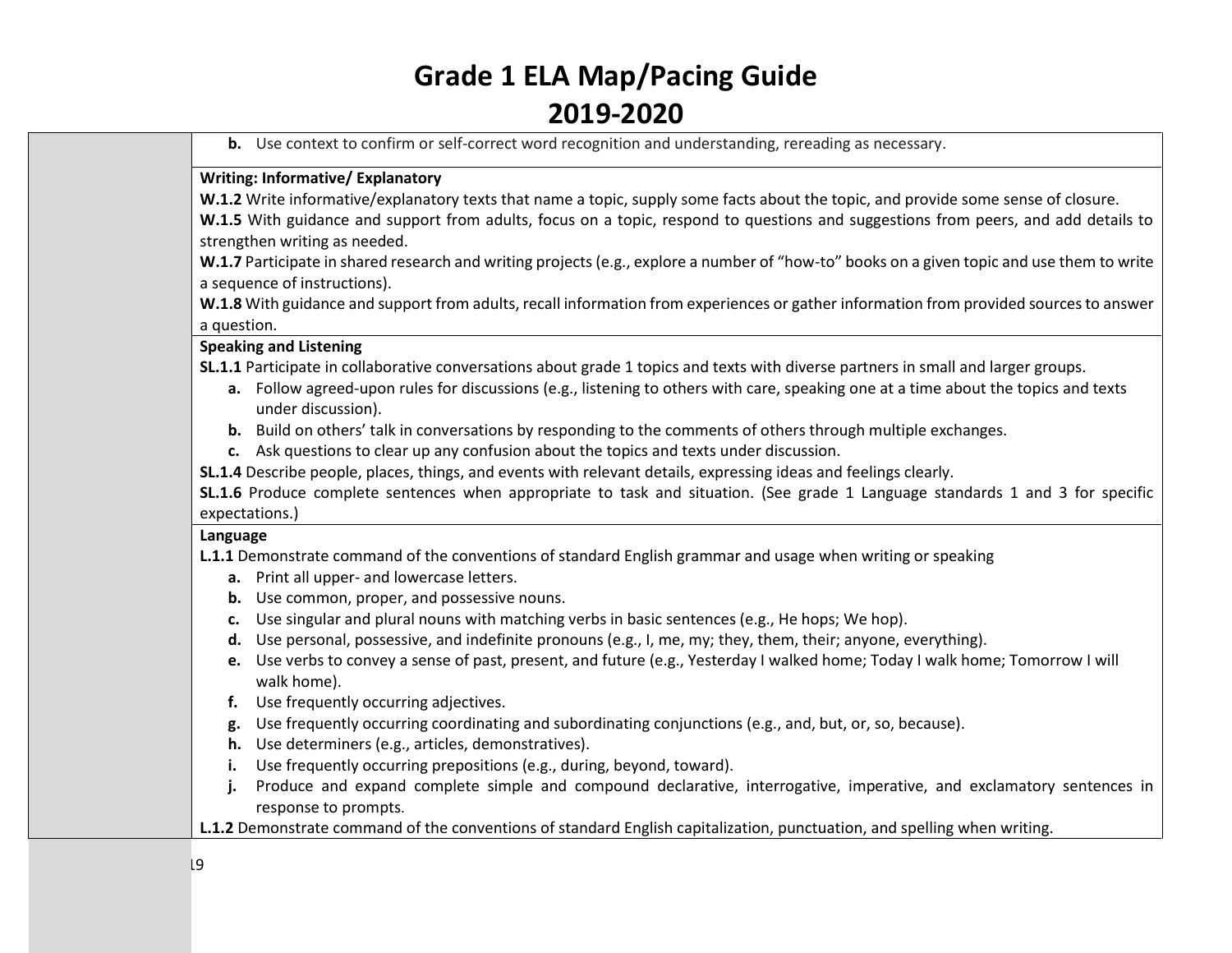- **a.** Capitalize dates and names of people.
- **b.** Use end punctuation for sentences.
- **c.** Use commas in dates and to separate single words in a series.
- **d.** Use conventional spelling for words with common spelling patterns and for frequently occurring irregular words.
- **e.** Spell untaught words phonetically, drawing on phonemic awareness and spelling conventions.
- **L.1.5** With guidance and support from adults, explore word relationships and nuances in word meanings.

**L.1.6** Use words and phrases acquired through conversations, reading and being read to, and responding to texts, including using frequently occurring conjunctions to signal simple relationships (e.g., because).

| <i>Assessments</i>             | rrequently occurring conjunctions to signal simple relationships (e.g., because).<br>Language | <b>Foundational Skills</b>              | Writing                         |
|--------------------------------|-----------------------------------------------------------------------------------------------|-----------------------------------------|---------------------------------|
| (Evidence)                     | <b>Development</b>                                                                            |                                         |                                 |
| DIBELS Benchmark,<br>$\bullet$ | Comprehension, Vocabulary, and                                                                | <b>Phonemic Awareness &amp; Phonics</b> | <b>Procedural Writing</b>       |
| and Progress                   | <b>Writing Integrated</b>                                                                     | Instruction                             |                                 |
| Monitoring every 2             |                                                                                               | <b>Haggerty</b>                         | Investigate                     |
| weeks                          | <b>Explicit Vocabulary Instruction</b>                                                        | <b>Blend and Segment</b>                | procedural text                 |
| Illuminate                     | <b>Comprehension Strategies</b>                                                               | Phonemes                                | Using transitional<br>$\bullet$ |
| Common Weekly                  | (through read alouds)                                                                         | Alphabet Recognition                    | words                           |
| Comprehension                  | Reading connected/decodable                                                                   | Blending to read and                    | Making illustrations<br>clear   |
| Assessments                    | text                                                                                          | write words                             | Review spaces,                  |
| Fluency probes                 | <b>Haggerty</b>                                                                               | <b>Advanced Phonics and</b>             | capitals and                    |
| Sight word checks-             | Text dependent questions                                                                      | Multisyllabic Words                     | punctuation                     |
| Pre-primer and Primer          |                                                                                               |                                         |                                 |
| Dolch Word Lists.              | <b>Reading Literature:</b>                                                                    | <b>Syllables</b>                        | Writing for a Reason            |
| May go to the next lists       | *Pumpkin Circle                                                                               |                                         | different types of              |
| depending on how the           | Target Skill: Text and Graphic                                                                | Word families                           | writing                         |
| child scores. 90% or           | Features                                                                                      | Short vowel review                      | word choice                     |
| better go to the next          | <b>Target Strategy: Questioning</b>                                                           |                                         | adding voice                    |
| list.                          |                                                                                               | <b>Making Words</b>                     |                                 |
| <b>Performance Tasks</b>       | *Stella Luna                                                                                  | CVC, CVCe                               | <b>Informational Text</b>       |
|                                | Target Skill: Sequence of Events                                                              |                                         | Generating ideas                |
|                                | Target Strategy: Infer / Predict                                                              | Digraphs                                | Informational text<br>features  |
|                                |                                                                                               |                                         | Writing comparisons             |
|                                | *White Owl, Barn Owl                                                                          |                                         |                                 |
|                                | Target Skill: Main idea and Details                                                           |                                         |                                 |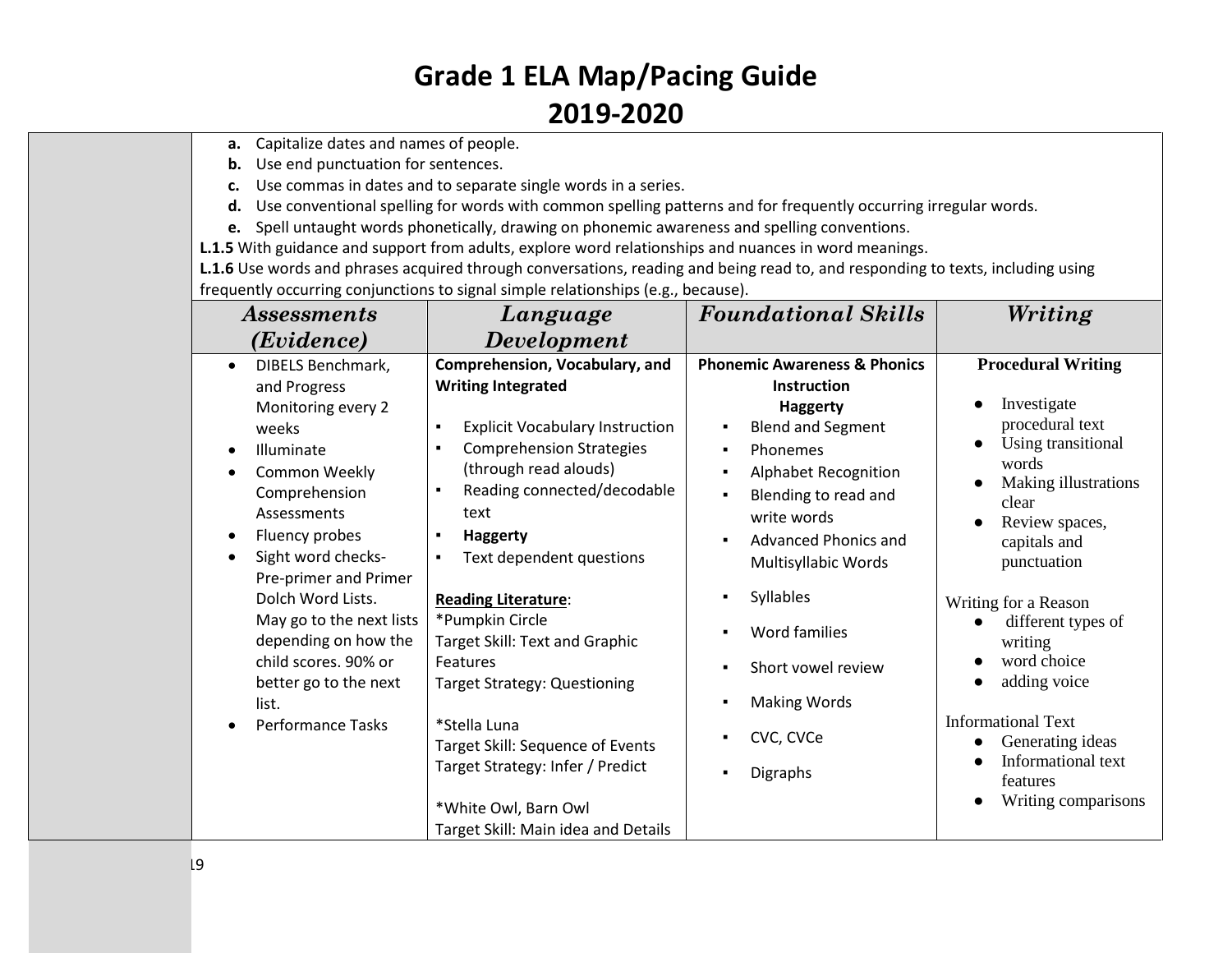| Target Strategy: Infer / Predict<br>*Scarecrow<br>Target Skill: Sequence of events /<br>point of view<br><b>Target Strategy: Questioning</b><br>*In November<br>Target Skill: Story Structure<br>Target Strategy: Visualize<br>*A Turkey for Thanksgiving<br>Target Skill: Characters and Setting<br>Target Strategy: Infer<br>*Ordinary Mary<br>Target Skill: Problem / Solution<br>Target Strategy: Visualization<br>*Earrings<br>Target Skill: Characters and setting<br><b>Target Strategy: Retelling</b><br>*The Gingerbread Baby<br><b>Target Skill: Prediction</b><br>Target Strategy: Compare /<br>contrast | Nouns, verbs, plurals,<br>proper nouns<br>Synonyms | Organizing into<br>$\bullet$<br>categories<br>Table of contents<br>Anticipating<br>questions<br>Adding closure |
|---------------------------------------------------------------------------------------------------------------------------------------------------------------------------------------------------------------------------------------------------------------------------------------------------------------------------------------------------------------------------------------------------------------------------------------------------------------------------------------------------------------------------------------------------------------------------------------------------------------------|----------------------------------------------------|----------------------------------------------------------------------------------------------------------------|
|---------------------------------------------------------------------------------------------------------------------------------------------------------------------------------------------------------------------------------------------------------------------------------------------------------------------------------------------------------------------------------------------------------------------------------------------------------------------------------------------------------------------------------------------------------------------------------------------------------------------|----------------------------------------------------|----------------------------------------------------------------------------------------------------------------|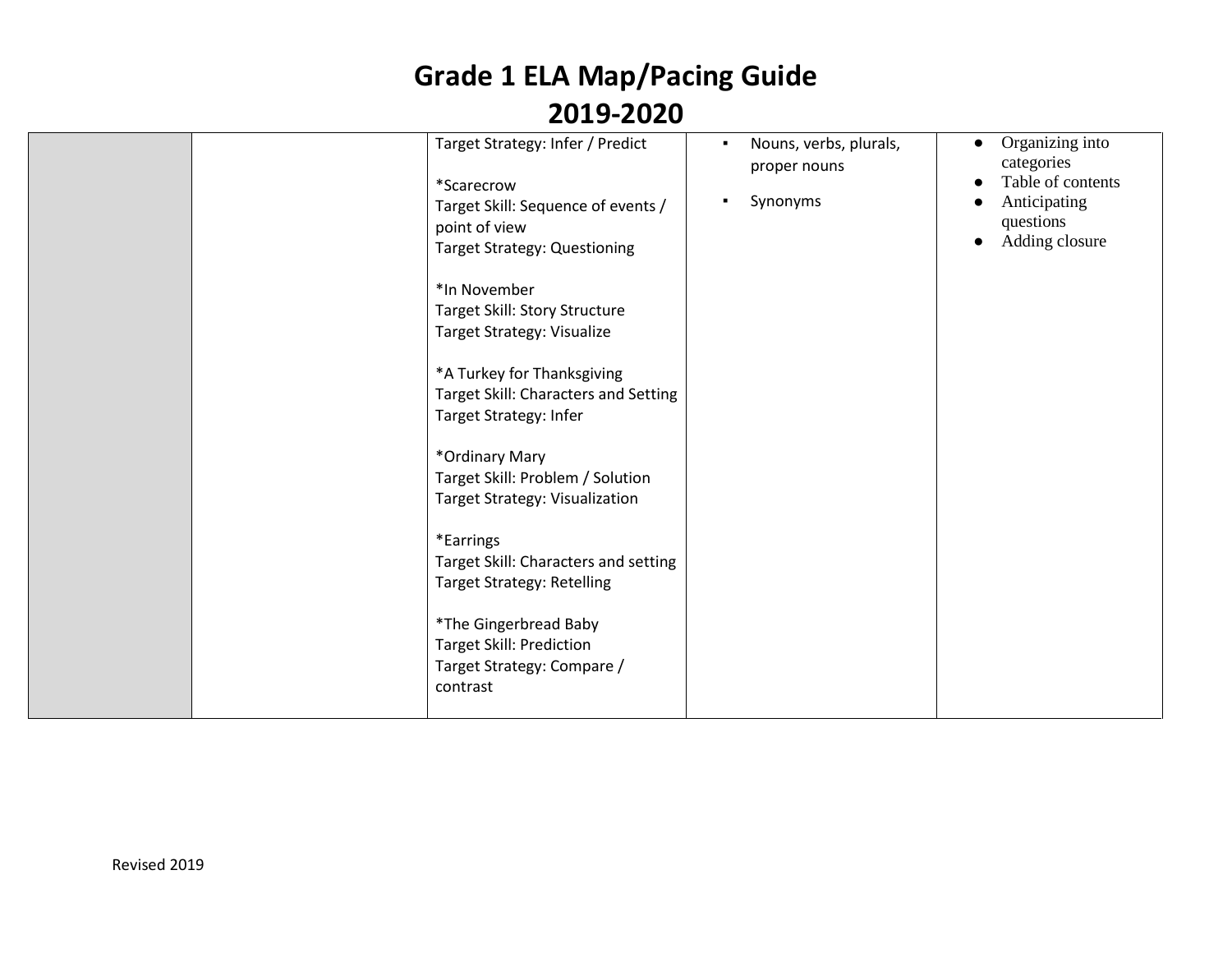| Topics &                    | <b>Reading: Informational Text/Literary Text</b>                                                                                                 |  |  |  |
|-----------------------------|--------------------------------------------------------------------------------------------------------------------------------------------------|--|--|--|
| <b>Standards</b>            | RI/RL.1.1 Ask and answer questions about key details in a text.                                                                                  |  |  |  |
|                             | Think aloud model: Teacher talks about comprehension as the story is read aloud; Say aloud what you are thinking and questions<br>$\blacksquare$ |  |  |  |
|                             | you have pertaining to the text-ask students what they are thinking; Does that make sense?                                                       |  |  |  |
|                             | Stop occasionally during reading to share think aloud orally with a partner and tell what might happen next.<br>٠                                |  |  |  |
|                             | Establish literature circle with two to four students reading the same text, posing their questions, discussing in the group, and                |  |  |  |
| <b>Time Frame</b>           | sharing their ideas with the group                                                                                                               |  |  |  |
|                             | Teacher models answering a questioning a complete sentence.<br>٠                                                                                 |  |  |  |
| <b>Quarter 3</b><br>9 weeks | Teacher models answering a question using key details from the text.<br>٠                                                                        |  |  |  |
|                             | Teacher models answering who, what, where, when, and how questions.<br>٠                                                                         |  |  |  |
|                             | Teacher models asking questions about key details in a text.<br>٠                                                                                |  |  |  |
|                             | Teacher models identifying theme in an event<br>٠                                                                                                |  |  |  |
|                             | RI/RL.1.2 Analyze informational text development.                                                                                                |  |  |  |
|                             | a. Identify the main topic.                                                                                                                      |  |  |  |
|                             | <b>b.</b> Retell key details of a text.                                                                                                          |  |  |  |
|                             | Teach a student how to retell, beginning with the characters and sequence of events.<br>$\bullet$                                                |  |  |  |
|                             | Have students retell the story using the pictures.                                                                                               |  |  |  |
|                             | Begin with oral retelling                                                                                                                        |  |  |  |
|                             | Teacher models identifying the main topic in a text                                                                                              |  |  |  |
|                             | Teacher models retelling the text using key details/Retell stories, including key details, and demonstrate understanding of                      |  |  |  |
|                             | their central message or lesson.                                                                                                                 |  |  |  |
|                             | RI/RL.1.3 Describe the connection between two individuals, events, ideas, or pieces of information in a text/Describe characters,                |  |  |  |
|                             | settings, and major events in a story, using key details.                                                                                        |  |  |  |
|                             | RI/RL.1.4 Ask and answer questions to help determine or clarify the meaning of words and phrases in a text/Identify words and phrases            |  |  |  |
|                             | in stories or poems that suggest feelings or appeal to the senses.                                                                               |  |  |  |
|                             | RI/RL.1.7 Use the illustrations and details in a text to describe its key ideas/Use illustrations and details in a story to describe its         |  |  |  |
|                             | characters, setting, or events.                                                                                                                  |  |  |  |
|                             | Teacher models using the illustrations to describe key ideas in a text<br>٠                                                                      |  |  |  |
|                             | Teacher models connecting the illustrations to key ideas in the text<br>٠                                                                        |  |  |  |
|                             | Teacher models recognizing how the illustrations help you understand the text<br>٠                                                               |  |  |  |
|                             | Teacher models using the different types of illustrations in a non-fiction text.<br>$\blacksquare$                                               |  |  |  |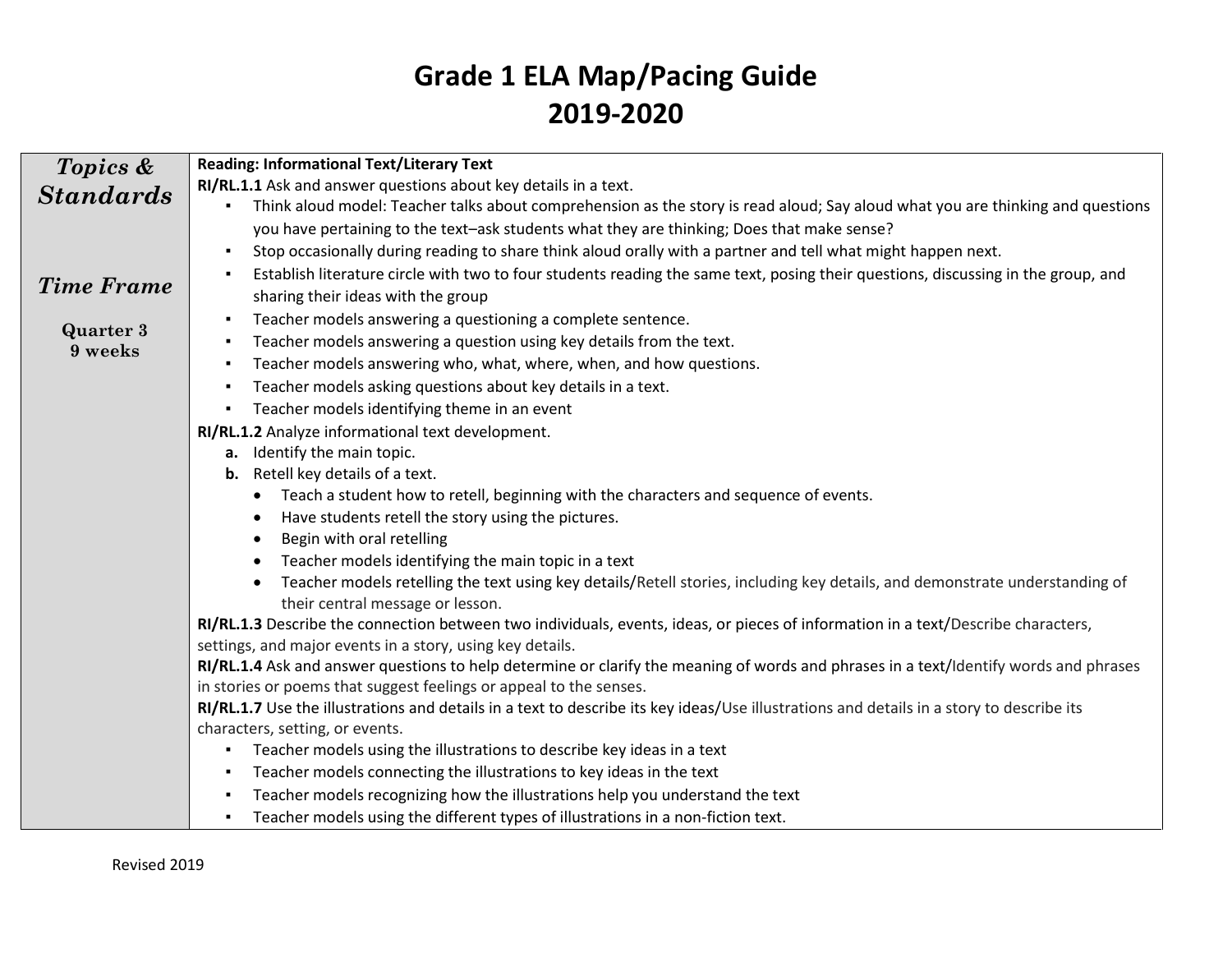**RI/RL.1.10** With prompting and support, read informational texts appropriately complex for grade 1/With prompting and support, read prose and poetry of appropriate complexity for grade 1.

### **Reading: Foundational Skills**

### **Print Concepts**

**RF.1.1** Demonstrate understanding of the organization and basic features of print.

### **Phonological Awareness:**

**RF.1.2** Demonstrate understanding of spoken words, syllables, and sounds (phonemes).

- **a.** Distinguish long from short vowel sounds in spoken single-syllable words.
- **b.** Orally produce single-syllable words by blending sounds (phonemes), including consonant blends.
- **c.** Isolate and pronounce initial, medial vowel, and final sounds (phonemes) in spoken single-syllable words.
- **d.** Segment spoken single-syllable words into their complete sequence of individual sounds (phonemes).

### **Phonics and Word Recognition**:

### **[RF.1.3](http://www.corestandards.org/ELA-Literacy/RF/1/3/) Know and apply grade-level phonics and word analysis skills in decoding words.**

- **a.** Know the spelling-sound correspondences for common consonant digraphs.
- **b.** Decode regularly spelled one-syllable words.
- **c.** Know final -e and common vowel team conventions for representing long vowel sounds.
- **d.** Use knowledge that every syllable must have a vowel sound to determine the number of syllables in a printed word.
- **e.** Decode two-syllable words following basic patterns by breaking the words into syllables.
- **f.** Read words with inflectional endings.
- **g.** Recognize and read grade-appropriate irregularly spelled words.

### **Fluency:**

**[RF.1.4](http://www.corestandards.org/ELA-Literacy/RF/1/4/)** Read with sufficient accuracy and fluency to support comprehension.

- **a.** Read grade-level text with purpose and understanding.
- **b.** Read grade-level text orally with accuracy, appropriate rate, and expression on successive readings.
- **c.** Use context to confirm or self-correct word recognition and understanding, rereading as necessary.

### **Writing: Informative/ Explanatory**

**W.1.2** Write informative/explanatory texts that name a topic, supply some facts about the topic, and provide some sense of closure.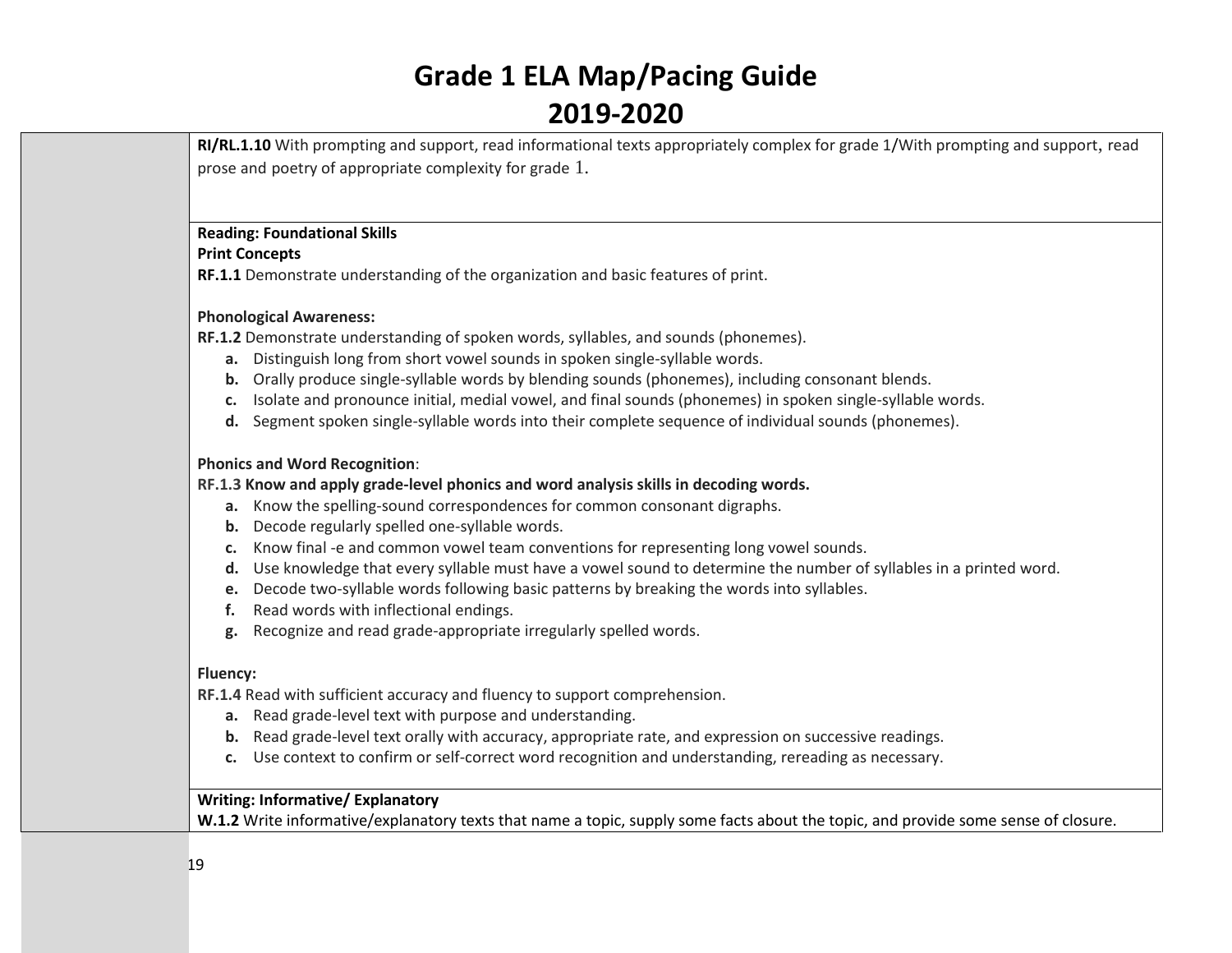| W.1.5 With guidance and support from adults, focus on a topic, respond to questions and suggestions from peers, and add details to<br>strengthen writing as needed.        |
|----------------------------------------------------------------------------------------------------------------------------------------------------------------------------|
| W.1.6 With guidance and support from adults, use a variety of digital tools to produce and publish writing, including in collaboration with<br>peers.                      |
| W.1.7 Participate in shared research and writing projects (e.g., explore a number of "how-to" books on a given topic and use them to<br>write a sequence of instructions). |
| W.1.8 With guidance and support from adults, recall information from experiences or gather information from provided sources to<br>answer a question.                      |
|                                                                                                                                                                            |
|                                                                                                                                                                            |
|                                                                                                                                                                            |
| <b>Speaking and Listening</b>                                                                                                                                              |
| SL. 1.1 Participate in collaborative conversations about grade 1 topics and texts with diverse partners in small and large groups.                                         |
| a. Follow agreed-upon rules for discussions (e.g., listening to others with care, speaking one at a time about the topics and texts<br>under discussion).                  |
| b. Build on others' talk in conversations by responding to the comments of others through multiple exchanges.                                                              |
| c. Ask questions to clear up any confusion about the topics and texts under discussion.                                                                                    |
| SL.1.2 Ask and answer questions about key details in a text read aloud or information presented in various media and other formats (e.g.,<br>orally).                      |
| SL. 1.3 Ask and answer questions about what a speaker says in order to gather additional information or clarify something that is not<br>understood.                       |
| SL. 1.4 Describe people, places, things, and events with relevant details, expressing ideas and feelings clearly.                                                          |
| SL. 1.5 Add drawings or other visual displays to descriptions when appropriate to clarify ideas, thoughts, and feelings.                                                   |
| SL. 1.6 Produce complete sentences when appropriate to task and situation.                                                                                                 |
|                                                                                                                                                                            |
|                                                                                                                                                                            |
|                                                                                                                                                                            |
|                                                                                                                                                                            |
|                                                                                                                                                                            |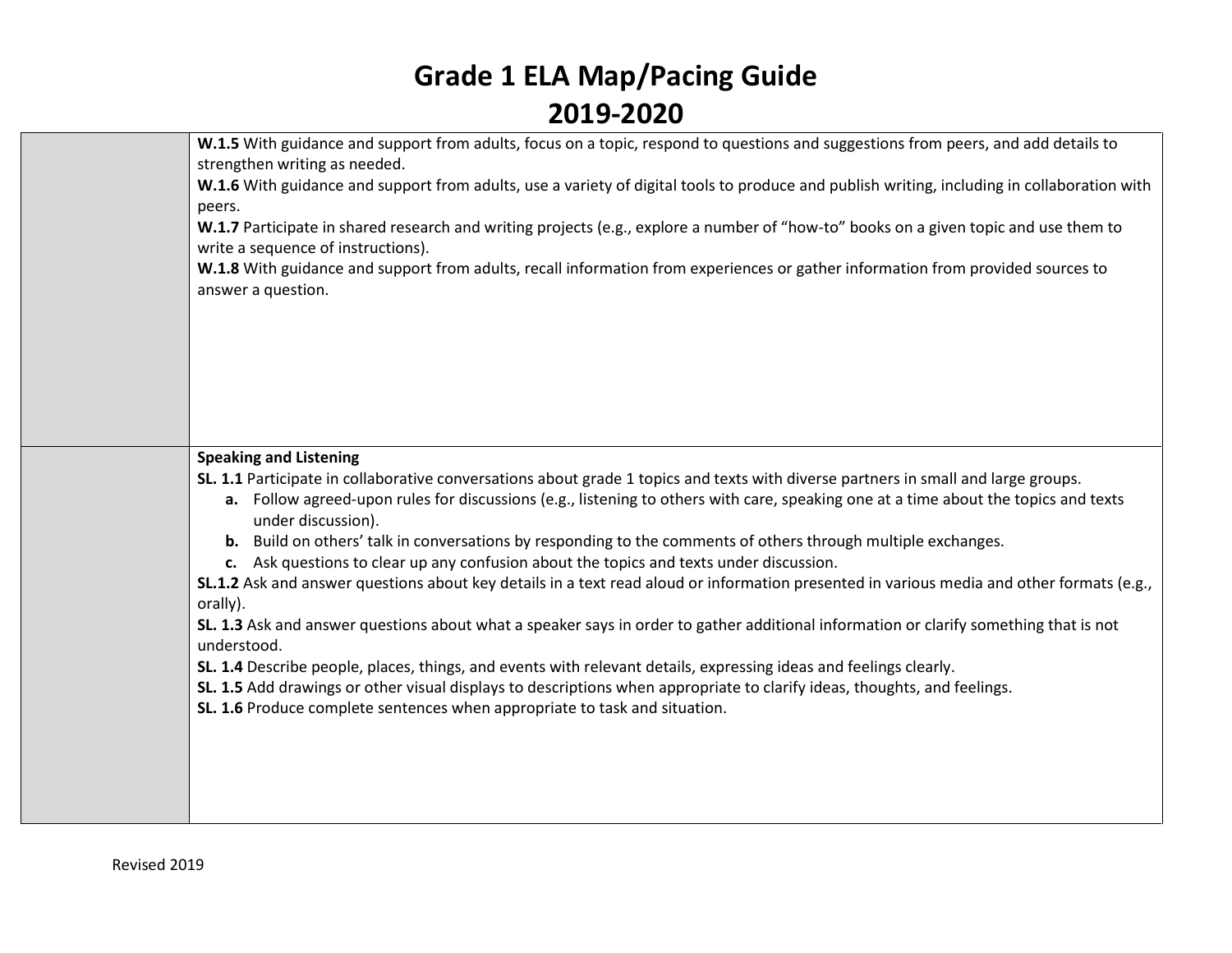| Language                                                                                                                                                                         |
|----------------------------------------------------------------------------------------------------------------------------------------------------------------------------------|
| L.1.1 Demonstrate command of the conventions of standard English grammar and usage when writing or speaking.                                                                     |
| a. Print all upper- and lowercase letters.                                                                                                                                       |
| <b>b.</b> Use common, proper, and possessive nouns.                                                                                                                              |
| c. Use singular and plural nouns with matching verbs in basic sentences (e.g., He hops; We hop).                                                                                 |
| d. Use personal, possessive, and indefinite pronouns (e.g., I, me, my; they, them, their; anyone, everything).                                                                   |
| e. Use verbs to convey a sense of past, present, and future (e.g., Yesterday I walked home; Today I walk home; Tomorrow I will walk                                              |
| home).                                                                                                                                                                           |
| f. Use frequently occurring adjectives.                                                                                                                                          |
| g. Use frequently occurring coordinating and subordinating conjunctions (e.g., and, but, or, so, because).                                                                       |
| h. Use determiners (e.g., articles, demonstratives).                                                                                                                             |
| Use frequently occurring prepositions (e.g., during, beyond, toward).                                                                                                            |
| Produce and expand complete simple and compound declarative, interrogative, imperative, and exclamatory sentences in<br>j.                                                       |
| response to prompts.                                                                                                                                                             |
| L.1.2 Demonstrate command of the conventions of standard English capitalization, punctuation, and spelling when writing.                                                         |
| a. Capitalize dates and names of people.                                                                                                                                         |
| <b>b.</b> Use end punctuation for sentences.                                                                                                                                     |
| c. Use commas in dates and to separate single words in a series.                                                                                                                 |
| d. Use conventional spelling for words with common spelling patterns and for frequently occurring irregular words.                                                               |
| e. Spell untaught words phonetically, drawing on phonemic awareness and spelling conventions.                                                                                    |
| L.1.4 Determine or clarify the meaning of unknown and multiple-meaning words and phrases based on grade 1 reading and content,<br>choosing flexibly from an array of strategies. |
| L.1.6 Use words and phrases acquired through conversations, reading and being read to, and responding to texts, including using                                                  |
| frequently occurring conjunctions to signal simple relationships (e.g., because).                                                                                                |
|                                                                                                                                                                                  |
|                                                                                                                                                                                  |
|                                                                                                                                                                                  |
|                                                                                                                                                                                  |
|                                                                                                                                                                                  |
|                                                                                                                                                                                  |
|                                                                                                                                                                                  |
|                                                                                                                                                                                  |
|                                                                                                                                                                                  |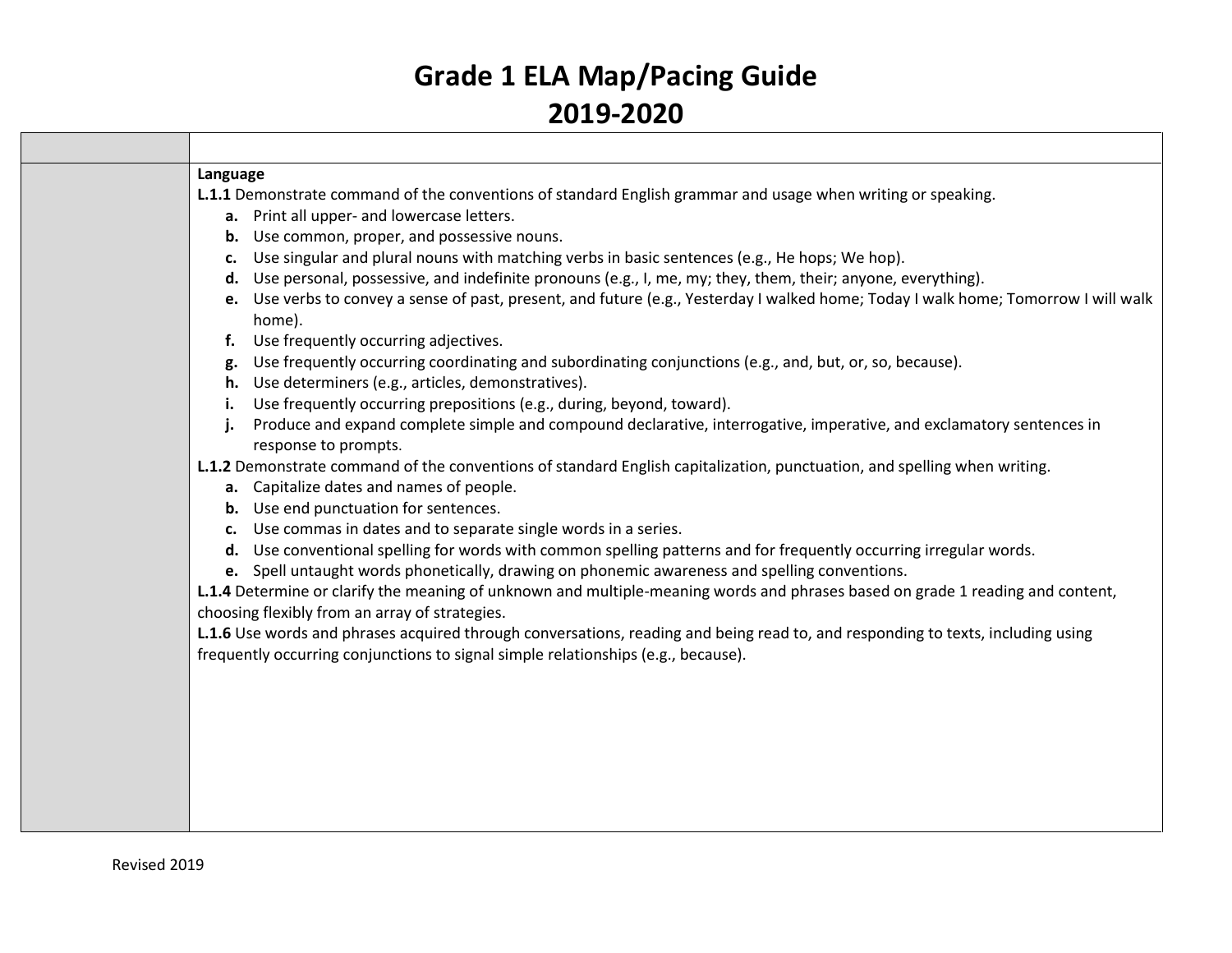| Assessments                                                                                                                                                                                                                                                                                                                                                                                                              | Language                                                                                                                                                                                                                                                                                                                                                                                                                                                                                                                                                                                                              | <b>Foundational Skills</b>                                                                                                                                                                                                                                                                                                                                                                                                                | Writing                                                                                                                                                                                                                                                                                                                                                                                                              |
|--------------------------------------------------------------------------------------------------------------------------------------------------------------------------------------------------------------------------------------------------------------------------------------------------------------------------------------------------------------------------------------------------------------------------|-----------------------------------------------------------------------------------------------------------------------------------------------------------------------------------------------------------------------------------------------------------------------------------------------------------------------------------------------------------------------------------------------------------------------------------------------------------------------------------------------------------------------------------------------------------------------------------------------------------------------|-------------------------------------------------------------------------------------------------------------------------------------------------------------------------------------------------------------------------------------------------------------------------------------------------------------------------------------------------------------------------------------------------------------------------------------------|----------------------------------------------------------------------------------------------------------------------------------------------------------------------------------------------------------------------------------------------------------------------------------------------------------------------------------------------------------------------------------------------------------------------|
| (Evidence)                                                                                                                                                                                                                                                                                                                                                                                                               | <b>Development</b>                                                                                                                                                                                                                                                                                                                                                                                                                                                                                                                                                                                                    |                                                                                                                                                                                                                                                                                                                                                                                                                                           |                                                                                                                                                                                                                                                                                                                                                                                                                      |
| <b>DIBELS Benchmark,</b><br>$\bullet$<br>and Progress<br>Monitoring every 2<br>weeks<br>Illuminate<br>$\bullet$<br>Common Weekly<br>Comprehension<br>Assessments<br>Fluency probes<br>$\bullet$<br>Sight word checks-<br><b>Primer and First</b><br>Grade Dolch Word<br>Lists. May go to the<br>next lists<br>depending on how<br>the child scores.<br>90% or better go to<br>the next list.<br><b>Performance Tasks</b> | <b>Comprehension, Vocabulary,</b><br>and Writing Integrated<br><b>Explicit Vocabulary</b><br>Instruction<br><b>Comprehension Strategies</b><br>(through read alouds)<br>Reading<br>connected/decodable text<br><b>Haggerty</b><br>$\blacksquare$<br>Text dependent questions<br><b>Reading Literature:</b><br>*The Emperor's Egg<br>Target Skill: Details<br>Target Strategy: Analyze and<br>Evaluate<br>*Sneezy the Snowman<br>Target Skill: Cause and Effect<br><b>Target Strategy: Visualize</b><br>*Snow<br>Target Skill: Compare and<br>Contrast<br>Target Strategy: Monitor /<br>Clarify<br>*Martin's Big Words | <b>Phonemic Awareness &amp; Phonics</b><br>Instruction<br><b>Haggerty</b><br><b>Blend and Segment</b><br>Phonemes<br>Alphabet Recognition<br>Blending to read and write<br>words<br>Advanced Phonics and<br>Multisyllabic Words<br>Syllables<br>Word families<br>Short vowel review<br><b>Making Words</b><br>CVC, CVCe<br>Digraphs<br>Nouns, verbs, plurals, proper<br>nouns, adjectives, possessives<br>Synonyms<br>R-controlled vowels | <b>Continue Informational Texts</b><br>/ Small Moments<br>Generating ideas<br>Focusing on what's<br>important<br><b>Word Attack</b><br>strategies<br>Focusing on partner<br>talk<br>Adding details<br>Strong endings<br>adding opinions<br><b>Word Choice</b><br>Adding emotion or<br>feelings<br>Fiction Writing / Opinion<br>Writing / Book Reviews<br>Reviews<br>Endings<br>Opinions<br><b>Adding Comparisons</b> |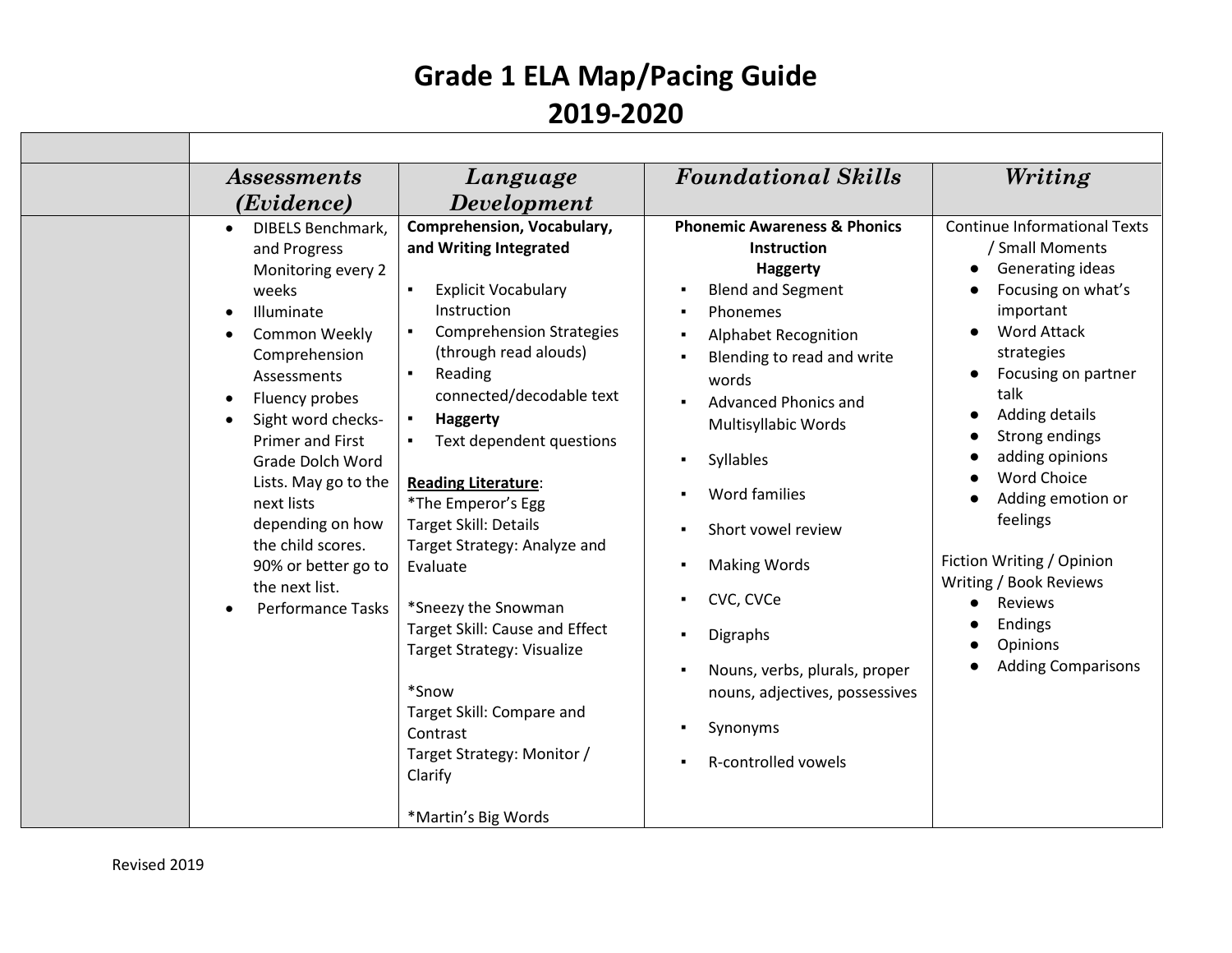|  | Target Skill: Compare and          |  |
|--|------------------------------------|--|
|  | Contrast & Author's Purpose        |  |
|  | <b>Target Strategy: Question</b>   |  |
|  |                                    |  |
|  | *Pinkalicious                      |  |
|  | Target Skill: Characters & Setting |  |
|  | Target Strategy: prediction        |  |
|  |                                    |  |
|  | *I Ain't Gonna Paint No More       |  |
|  | Target Skill: Cause and Effect     |  |
|  | Target Strategy: infer             |  |
|  |                                    |  |
|  | *How to Heal a Broken Wing         |  |
|  | Target Skill: Sequence of events   |  |
|  | Target Strategy: Monitor /         |  |
|  | Clarify                            |  |
|  |                                    |  |
|  | *The Moon Seems to Change          |  |
|  | Target Skill: Author's Purpose     |  |
|  | Target Strategy: Summarize         |  |
|  |                                    |  |
|  | *Don't Let the Pigeon Stay Up      |  |
|  | Late / The Pigeon Needs A Bath     |  |
|  | Target skill: Compare and          |  |
|  | Contrast & Dialogue                |  |
|  | Target Strategy: Visualize         |  |
|  |                                    |  |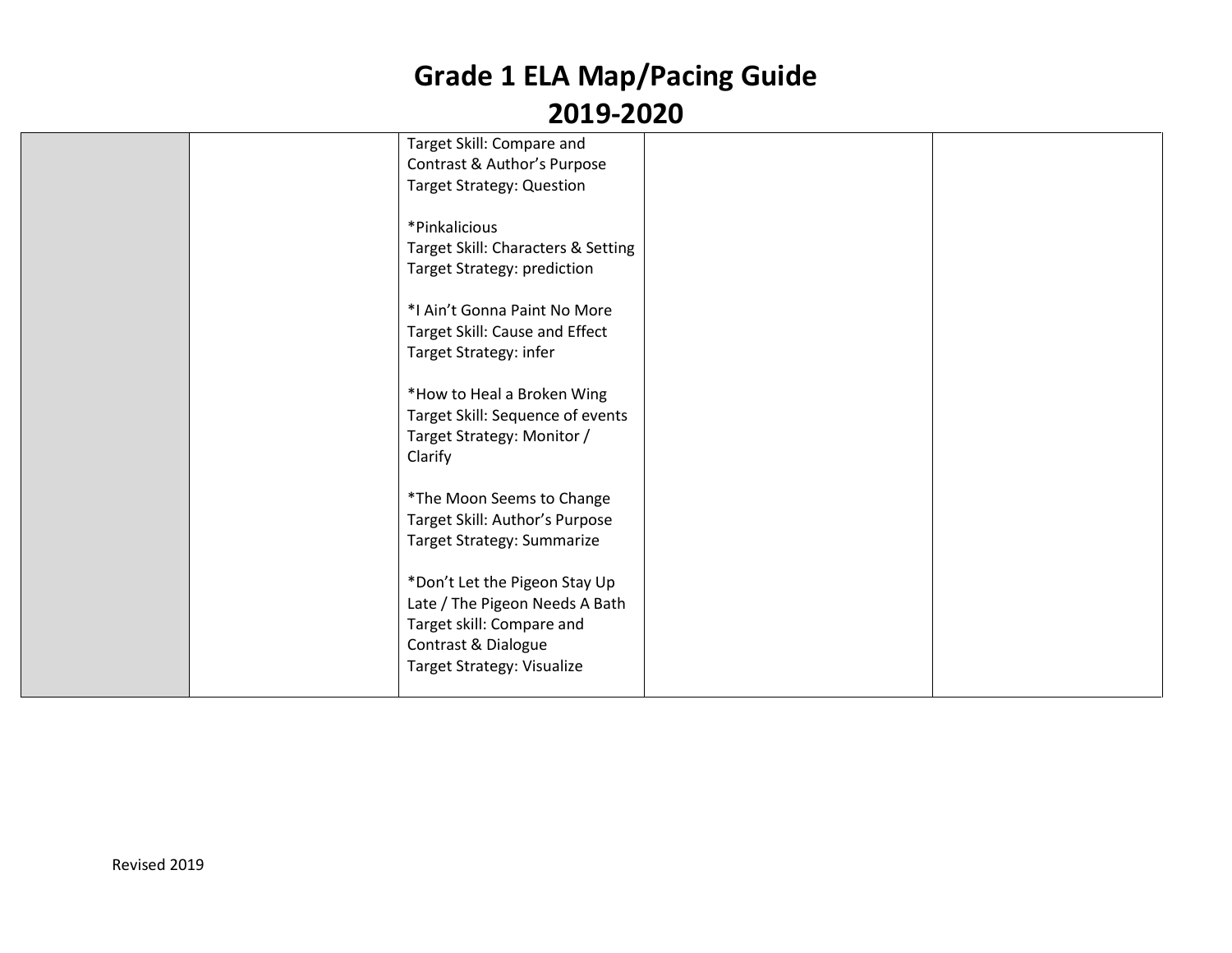| Topics &                    | <b>Reading: Literature/Informational Text</b>                                                                                                                               |
|-----------------------------|-----------------------------------------------------------------------------------------------------------------------------------------------------------------------------|
| <b>Standards</b>            | RL/RI.1.1 Ask and answer questions about key details in a text/Ask and answer questions about key details in a text.                                                        |
|                             | Think aloud model: questioning                                                                                                                                              |
|                             | Think aloud model: Teacher talks about comprehension as the story is read aloud; Say aloud what you are thinking and questions                                              |
|                             | you have pertaining to the text -ask students what they are thinking; Does that make sense?                                                                                 |
| <b>Time Frame</b>           | Have students ask questions about the story using the pictures<br>٠                                                                                                         |
|                             | When listening to a grade level appropriate complex text, students will ask and answer questions about key details.<br>٠                                                    |
|                             | Students will be able to ask and answer questions in a clear and focused sentence.<br>٠                                                                                     |
| <b>Quarter 4</b><br>9 weeks | Teachers will clarify student questions and answers for understanding.                                                                                                      |
|                             | RL/RI.1.2 Analyze literary text development/Identify the main topic and retell key details of a text.                                                                       |
|                             | Demonstrate understanding of the lesson.<br>а.                                                                                                                              |
|                             | <b>b.</b> Retell stories, including key details.                                                                                                                            |
|                             | RL/RI.1.3 Describe characters, settings, and major events in a story, using key details/Describe the connection between two individuals,                                    |
|                             | events, ideas, or pieces of information in a text.                                                                                                                          |
|                             | Post-It note read along-students make notes throughout the reading to remind themselves of points they want to share or                                                     |
|                             | remember                                                                                                                                                                    |
|                             | After listening to a first grade appropriate complex text, the student will be able to identify the characters, setting, and major<br>$\blacksquare$                        |
|                             | events in the story using key details                                                                                                                                       |
|                             | Students will be able to identify how the characters are feeling or behaving throughout the story using key details.<br>$\blacksquare$                                      |
|                             | RL/RI.1.4 Identify words and phrases in stories or poems that suggest feelings or appeal to the senses/ask and answer questions to help                                     |
|                             | determine or clarify the meaning of words and phrases in a text.                                                                                                            |
|                             | RL/RI.1.7 Use illustrations and details in a story to describe its characters, setting, or events/Use the illustrations and details in a text to<br>describe its key ideas. |
|                             | Ask students to look through the book and pictures and describe the story (characters, setting, events) based on the illustrations                                          |
|                             | Teacher models matching the illustrations with the details to show how they support each other<br>$\blacksquare$                                                            |
|                             | Student uses illustrations to understand the character, identify the setting and key events<br>٠                                                                            |
|                             | Student matches the illustrations with the details to show how they support each other.                                                                                     |
|                             | RL/RI.1.10 With prompting and support, read prose and poetry of appropriate complexity for grade 1/With prompting and support, read                                         |
|                             | informational texts appropriately complex for grade 1.                                                                                                                      |
|                             | <b>Foundational Skills</b>                                                                                                                                                  |
|                             |                                                                                                                                                                             |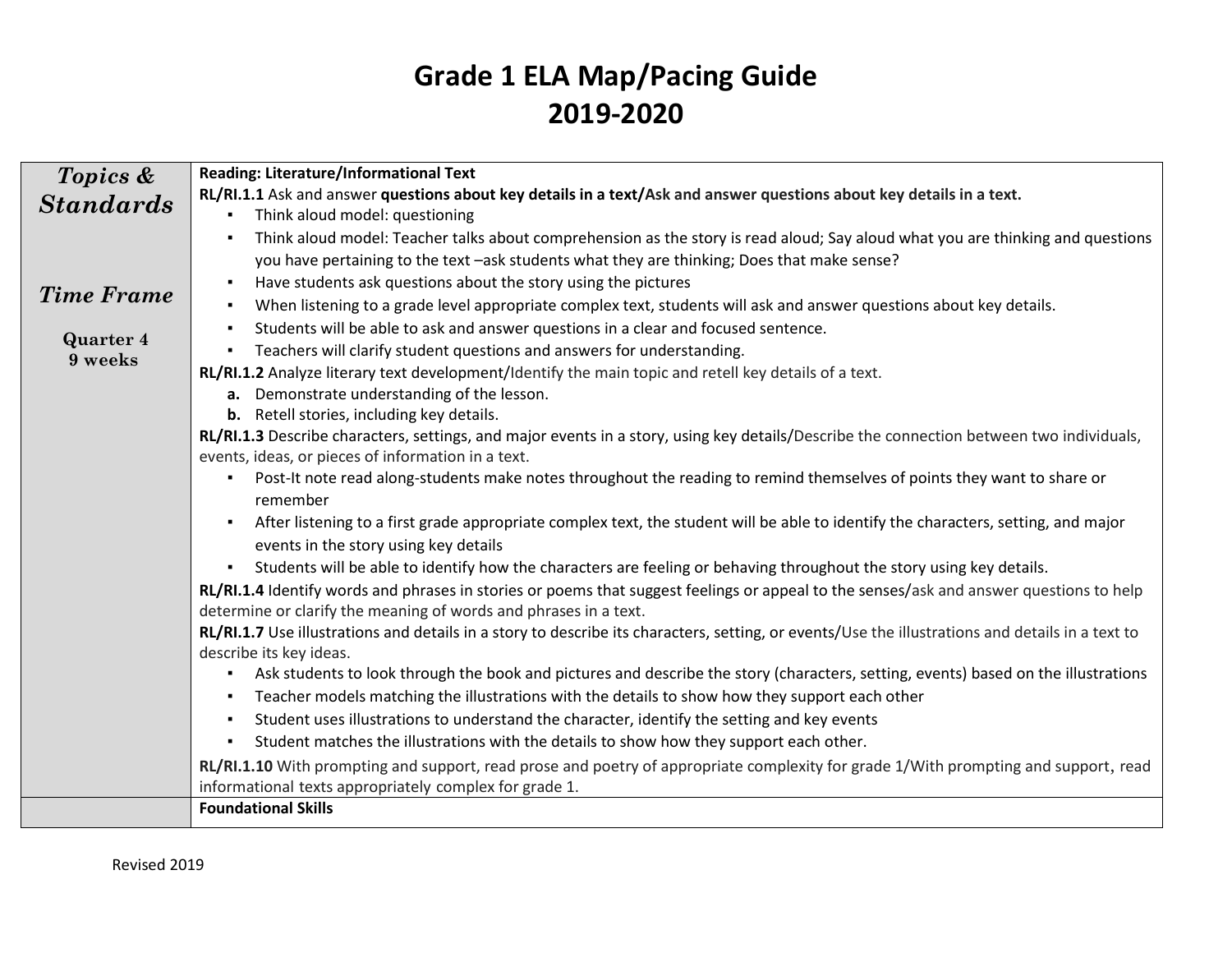| RF.1.1 Demonstrate understanding of the organization and basic features of print by recognizing the distinguishing features of a            |  |  |  |  |  |  |
|---------------------------------------------------------------------------------------------------------------------------------------------|--|--|--|--|--|--|
| sentence (e.g., first word, capitalization, ending marks).                                                                                  |  |  |  |  |  |  |
| RF.1.2 Demonstrate understanding of spoken words, syllables, and phonemes (sounds).                                                         |  |  |  |  |  |  |
| a. Distinguish long from short vowel sounds in spoken single-syllable words.                                                                |  |  |  |  |  |  |
| b. Orally produce single-syllable words by blending phonemes, including consonant blends.                                                   |  |  |  |  |  |  |
| c. Isolate and pronounce initial, medial vowel, and final phonemes in spoken single-syllable words.                                         |  |  |  |  |  |  |
| d. Segment spoken single-syllable words into their complete sequence of individual phonemes.                                                |  |  |  |  |  |  |
| RF.1.3 Know and apply grade-level phonics and word analysis skills in decoding words.                                                       |  |  |  |  |  |  |
| a. Know the spelling-sound correspondences for common consonant digraphs.                                                                   |  |  |  |  |  |  |
| <b>b.</b> Decode regularly spelled one-syllable words.                                                                                      |  |  |  |  |  |  |
| c. Know final -e and common vowel team conventions for representing long vowel sounds.                                                      |  |  |  |  |  |  |
| d. Use knowledge that every syllable must have a vowel sound to determine the number of syllables in a printed word.                        |  |  |  |  |  |  |
| e. Decode two-syllable words following basic patterns by breaking the words into syllables.                                                 |  |  |  |  |  |  |
| f. Read words with inflectional endings.                                                                                                    |  |  |  |  |  |  |
| g. Recognize and read grade-appropriate irregularly spelled words.                                                                          |  |  |  |  |  |  |
| RF.1.4 Read with sufficient accuracy and fluency to support comprehension.                                                                  |  |  |  |  |  |  |
| a. Read grade-level text with purpose and understanding.                                                                                    |  |  |  |  |  |  |
| b. Read grade-level text orally with accuracy, appropriate rate, and expression on successive readings.                                     |  |  |  |  |  |  |
| c. Use context to confirm or self-correct word recognition and understanding, rereading as necessary.                                       |  |  |  |  |  |  |
| <b>Writing: Opinion</b>                                                                                                                     |  |  |  |  |  |  |
| W.1.1 Write opinion pieces that introduce a topic or name the book being written about, express an opinion, supply a reason for the         |  |  |  |  |  |  |
| opinion, and provide some sense of closure.                                                                                                 |  |  |  |  |  |  |
| W.1.5 With guidance and support from adults, focus on a topic, respond to questions and suggestions from peers, and add details to          |  |  |  |  |  |  |
| strengthen writing as needed.                                                                                                               |  |  |  |  |  |  |
| W.1.6 With guidance and support from adults, use a variety of digital tools to produce and publish writing, including in collaboration with |  |  |  |  |  |  |
| peers.                                                                                                                                      |  |  |  |  |  |  |
| W.1.8 With guidance and support from adults, recall information from experiences or gather information from provided sources to             |  |  |  |  |  |  |
| answer a question.                                                                                                                          |  |  |  |  |  |  |
| <b>Speaking and Listening</b>                                                                                                               |  |  |  |  |  |  |
| SL. 1.1 Participate in collaborative conversations about grade 1 topics and texts with diverse partners in small and large groups.          |  |  |  |  |  |  |
| a. Follow agreed-upon rules for discussions (e.g., listening to others with care, speaking one at a time about the topics and texts         |  |  |  |  |  |  |
| under discussion).                                                                                                                          |  |  |  |  |  |  |
| <b>b.</b> Build on others' talk in conversations by responding to the comments of others through multiple exchanges.                        |  |  |  |  |  |  |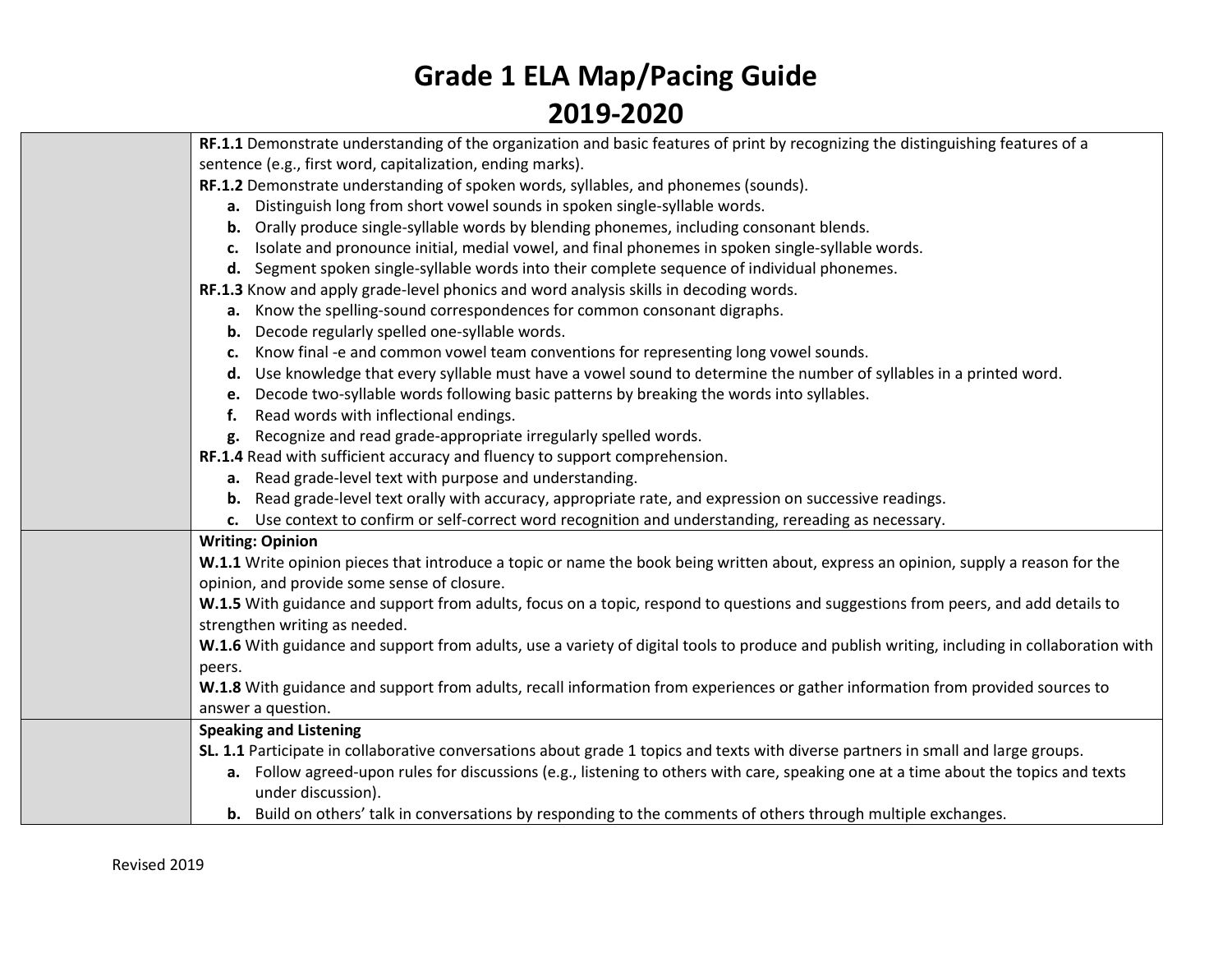| c. Ask questions to clear up any confusion about the topics and texts under discussion.                                                   |
|-------------------------------------------------------------------------------------------------------------------------------------------|
| SL.1.2 Ask and answer questions about key details in a text read aloud or information presented in various media and other formats (e.g., |
| orally).                                                                                                                                  |
| SL. 1.3 Ask and answer questions about what a speaker says in order to gather additional information or clarify something that is not     |
| understood.                                                                                                                               |
| SL. 1.4 Describe people, places, things, and events with relevant details, expressing ideas and feelings clearly.                         |
| SL. 1.5 Add drawings or other visual displays to descriptions when appropriate to clarify ideas, thoughts, and feelings.                  |
| SL. 1.6 Produce complete sentences when appropriate to task and situation.                                                                |
|                                                                                                                                           |
| Language                                                                                                                                  |
| L.1.1 Demonstrate command of the conventions of standard English grammar and usage when writing or speaking.                              |
| a. Print all upper- and lowercase letters.                                                                                                |
| <b>b.</b> Use common, proper, and possessive nouns.                                                                                       |
| Use singular and plural nouns with matching verbs in basic sentences (e.g., He hops; We hop).<br>c.                                       |
| Use personal, possessive, and indefinite pronouns (e.g., I, me, my; they, them, their; anyone, everything).<br>d.                         |
| Use verbs to convey a sense of past, present, and future (e.g., Yesterday I walked home; Today I walk home; Tomorrow I will<br>е.         |
| walk home).                                                                                                                               |
| Use frequently occurring adjectives.<br>f.                                                                                                |
| Use frequently occurring coordinating and subordinating conjunctions (e.g., and, but, or, so, because).<br>g.                             |
| Use determiners (e.g., articles, demonstratives).<br>h.                                                                                   |
| Use frequently occurring prepositions (e.g., during, beyond, toward).<br>i.                                                               |
| Produce and expand complete simple and compound declarative, interrogative, imperative, and exclamatory sentences in<br>j.                |
| response to prompts.                                                                                                                      |
| L.1.2 Demonstrate command of the conventions of standard English capitalization, punctuation, and spelling when writing.                  |
| a. Capitalize dates and names of people.                                                                                                  |
| <b>b.</b> Use end punctuation for sentences.                                                                                              |
| Use commas in dates and to separate single words in a series.<br>$c_{\cdot}$                                                              |
| d. Use conventional spelling for words with common spelling patterns and for frequently occurring irregular words.                        |
| Coolluntaught words phonotically drawing on phonomic awareness and spelling conventions.                                                  |

**e.** Spell untaught words phonetically, drawing on phonemic awareness and spelling conventions. **L.1.4** Determine or clarify the meaning of unknown and multiple-meaning words and phrases based on grade 1 reading and content, choosing flexibly from an array of strategies.

**L.1.6** Use words and phrases acquired through conversations, reading and being read to, and responding to texts, including using frequently occurring conjunctions to signal simple relationships (e.g., because).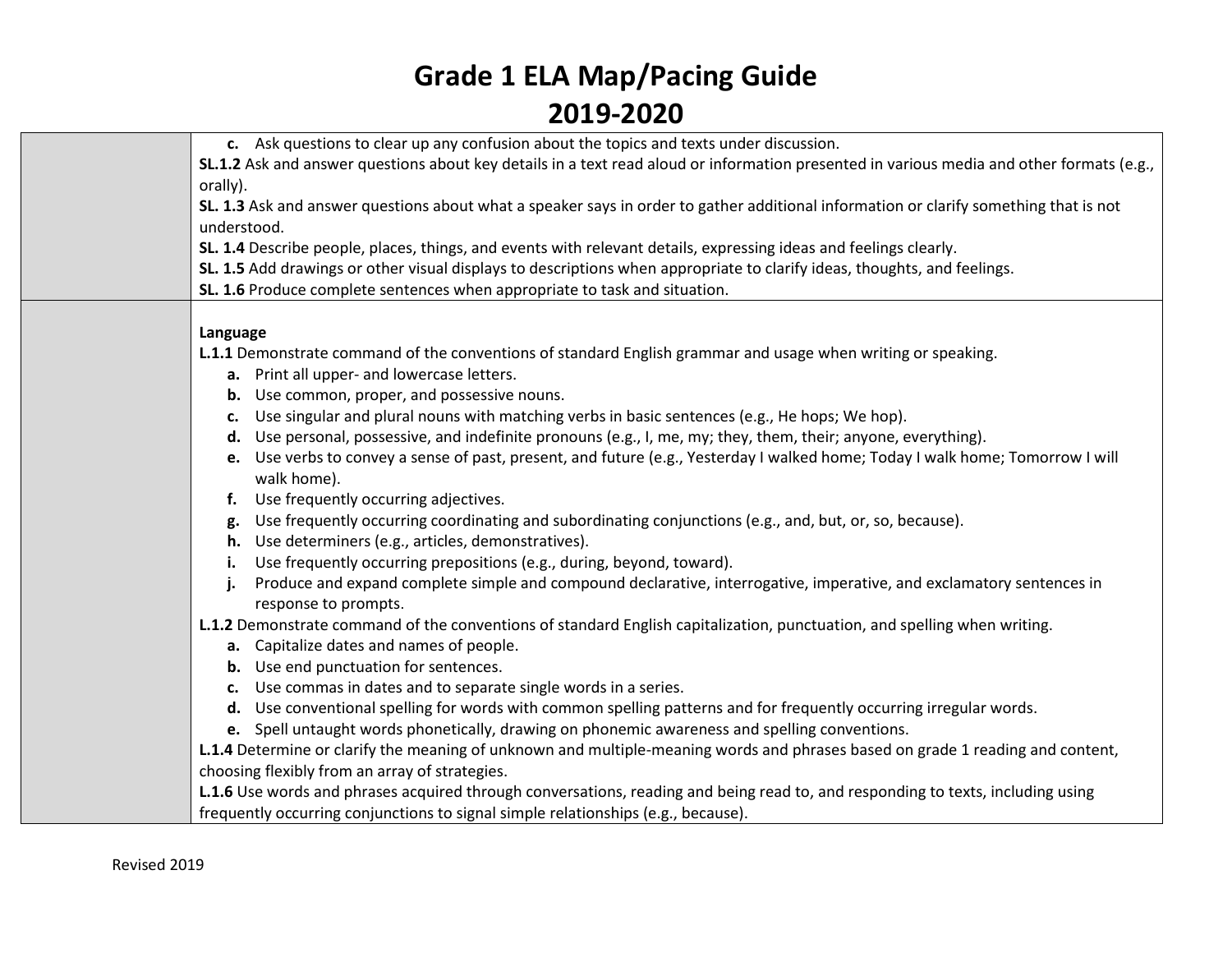|                                                               | <b>Types of Assessment</b><br>( <i>Evidence</i> )                                                                                                                                                                                                                                                                                                                    | <b>Guided Reading and</b><br>Comprehension                                                                                                                                                                                                                                                                                                                                                                                                                                                                                                                                                                                                               | <b>Phonics, Working</b><br>with Words and<br>Vocabulary                                                                                                                                                                                                                                                                                                                                                                                                                                                                           | Writing                                                                                                                                                           |
|---------------------------------------------------------------|----------------------------------------------------------------------------------------------------------------------------------------------------------------------------------------------------------------------------------------------------------------------------------------------------------------------------------------------------------------------|----------------------------------------------------------------------------------------------------------------------------------------------------------------------------------------------------------------------------------------------------------------------------------------------------------------------------------------------------------------------------------------------------------------------------------------------------------------------------------------------------------------------------------------------------------------------------------------------------------------------------------------------------------|-----------------------------------------------------------------------------------------------------------------------------------------------------------------------------------------------------------------------------------------------------------------------------------------------------------------------------------------------------------------------------------------------------------------------------------------------------------------------------------------------------------------------------------|-------------------------------------------------------------------------------------------------------------------------------------------------------------------|
| $\bullet$<br>$\bullet$<br>$\bullet$<br>$\bullet$<br>$\bullet$ | DIBELS Benchmark,<br>and Progress<br>Monitoring every 2<br>weeks<br>Illuminate<br>Common Weekly<br>Comprehension<br>Assessments<br>Fluency probes<br>Sight word checks-<br><b>Primer and First</b><br>Dolch Word Lists.<br>May go to the next<br>lists depending on<br>how the child<br>scores. 90% or<br>better go to the<br>next list.<br><b>Performance Tasks</b> | <b>Comprehension, Vocabulary,</b><br>and Writing Integrated<br><b>Explicit Vocabulary</b><br>$\blacksquare$<br>Instruction<br><b>Comprehension Strategies</b><br>(through read alouds)<br>Reading<br>$\blacksquare$<br>connected/decodable text<br><b>Haggerty</b><br>Text dependent questions<br>$\blacksquare$<br><b>Reading Literature:</b><br>*Chester:<br><b>Target Strategy: Using Context</b><br>Target Strategy: Monitor /<br>Clarify<br>*City Dog, Country Frog<br>Target Skill: Story Structure<br>Target Strategy: Analyze /<br>Evaluate<br>*Growing Frogs<br>Target Skill: Sequencing events<br><b>Target Strategy: Visualize</b><br>*Pigsty | <b>Phonemic Awareness &amp;</b><br><b>Phonics Instruction</b><br>Haggerty<br><b>Blend and Segment</b><br>Phonemes<br><b>Alphabet Recognition</b><br>Blending to read and<br>write words<br><b>Advanced Phonics and</b><br>Multisyllabic Words<br>Syllables<br>$\blacksquare$<br>Word families<br>Short vowel review<br>$\blacksquare$<br>Long Vowels<br>$\blacksquare$<br><b>Making Words</b><br>CVC, CVCe<br><b>Digraphs</b><br>$\blacksquare$<br>Nouns, verbs, plurals,<br>proper nouns,<br>possessives, adjectives<br>Synonyms | <b>Opinion Writing</b><br>Endings<br>Opinions<br><b>Adding Comparisons</b><br>Looking at our writing growth<br>Setting up summer pen pals<br>and writing journals |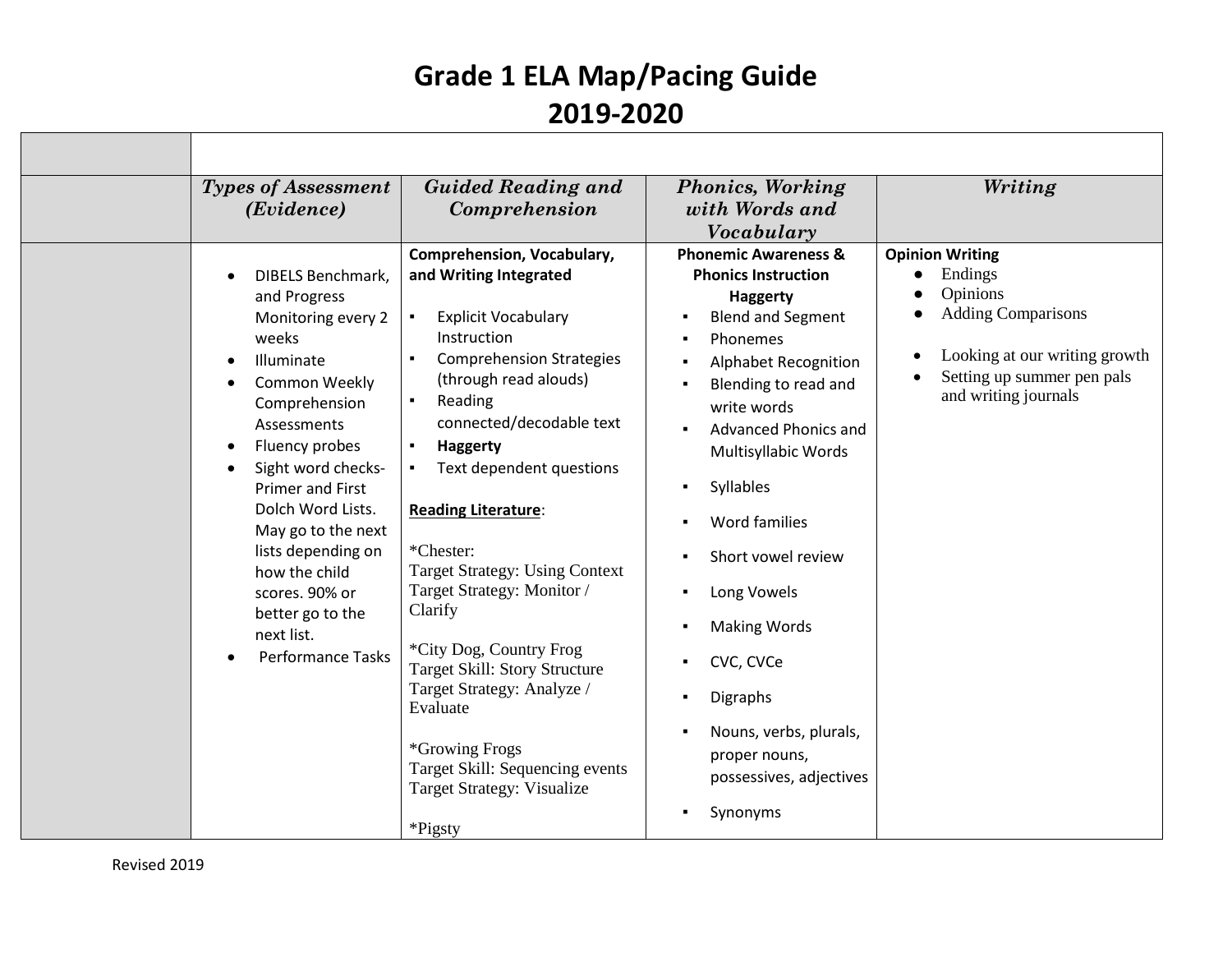|  | Target Skill: Cause and Effect &<br>figurative language<br>Target Strategy: Monitor and<br>Clarify                      | Contractions<br>٠. |  |
|--|-------------------------------------------------------------------------------------------------------------------------|--------------------|--|
|  | *Insect Detectives<br>Target Skill: Sequence of Events<br><b>Target Strategy: Question</b>                              |                    |  |
|  | *April Foolishness<br>Target Skill: Narrative &<br><b>Understanding Characters</b><br><b>Target Strategy: Summarize</b> |                    |  |
|  | *The Giving Tree<br>Target Skill: Sequence of events<br>Target Strategy: Monitor /<br>Clarify                           |                    |  |
|  | *My Mom Had a Dancing Heart<br>Target Skill: Characters and<br>Setting<br><b>Target Strategy: Inference</b>             |                    |  |